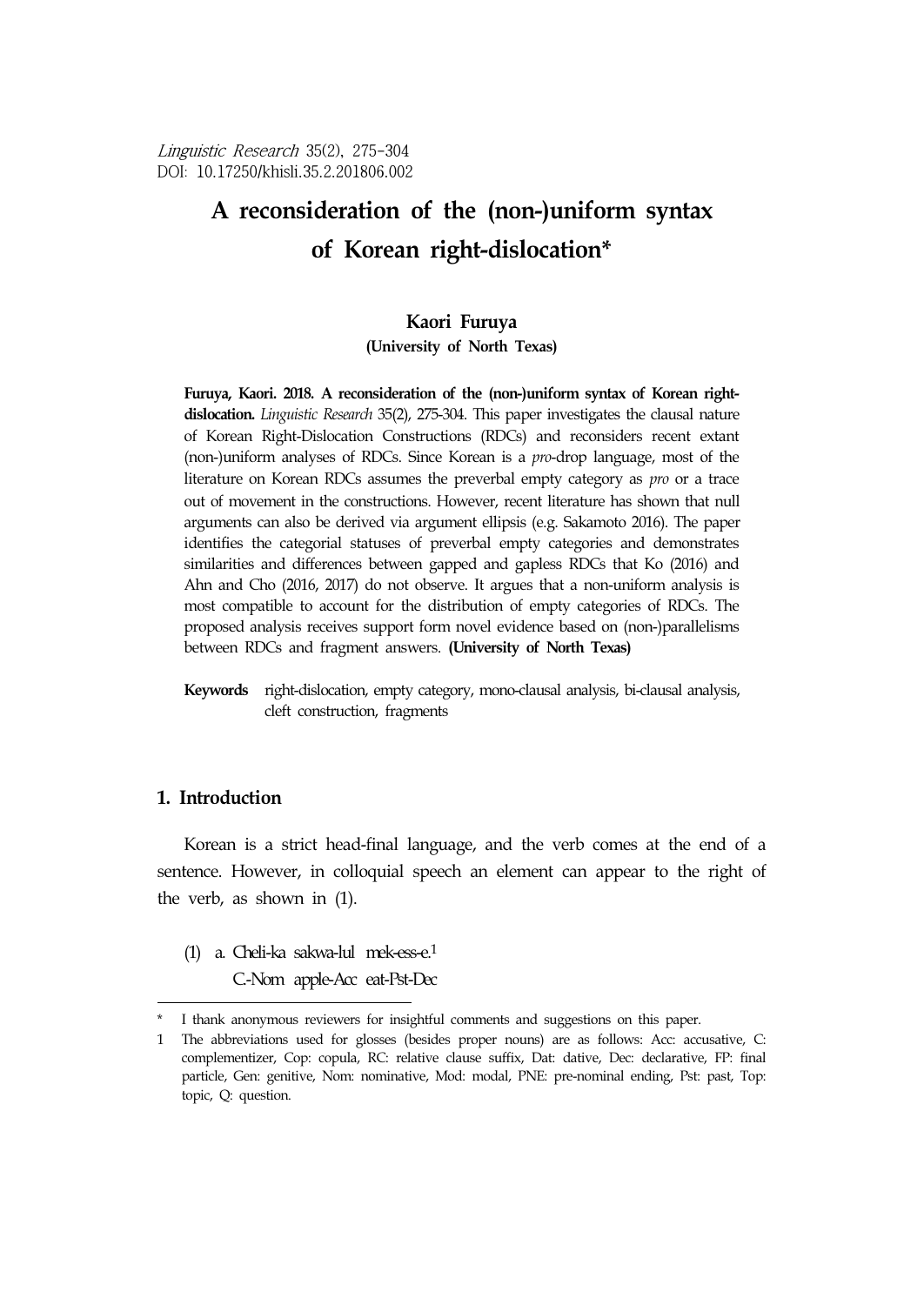'Cheli ate an apple.' b. Cheli-ka [e] mek-ess-e, sakwa-lul. C.-Nom eat-Pst-Dec apple-Acc 'Cheli ate an apple.' (Choe 1987:40, (1b))

Unlike the canonical clause (1a), the RDC (1b) is missing the object in the preverbal domain (represented with [e]) whereas on the right periphery exists the accusative-Case marked DP *sakwa-lul* [apple-Acc]. The latter kind of sentences is called Right-Dislocation Construction (RDC). Because (1a, b) differ from each other in terms of word order, there are debates on the clausal structures of RDCs. Moreover, although the status of a preverbal null element is often assumed as the empty pronominal element *pro* or a trace (or copy) out of movement in the literature of RDCs (e.g. Ko 2014 and references therein), it has been shown that null arguments are also derived via argument ellipsis, based on the fact that they can yield interpretations that pronominal elements (and traces) generally cannot have (Saito 2007; Takahashi 2006 and his subsequent work; Sakamoto 2016, among others). This suggests that there are at least three types of null categories: *pro*, a trace, and an argument ellipsis. Let us identify these empty categories in non-RDCs, shown in  $(2) - (4)$ .

- (2) *Did Cheli eat the apple*<sup>i</sup> *on the table?* Ung, Cheli-nun *pro*<sup>i</sup> mek-ess-e yes Cheli-Top eat-Pst-Dec 'Yes, Cheli ate it,'
- (3) *Did Cheli eat a pear or something?* \*Ung, (Sakwa-luli) Cheli-nun *t*<sup>i</sup> mek-ess-e yes apple-Acc Cheli-Top eat-Pst-Dec '\*Yes, (An applei) Cheli ate *t*i.'
- (4) *Did Cheli eat an apple or something?* Ung, Cheli-nun [e]ellipsis mek-ess-e yes Cheli-Top eat-Pst-Dec. 'Yes, Cheli ate something.'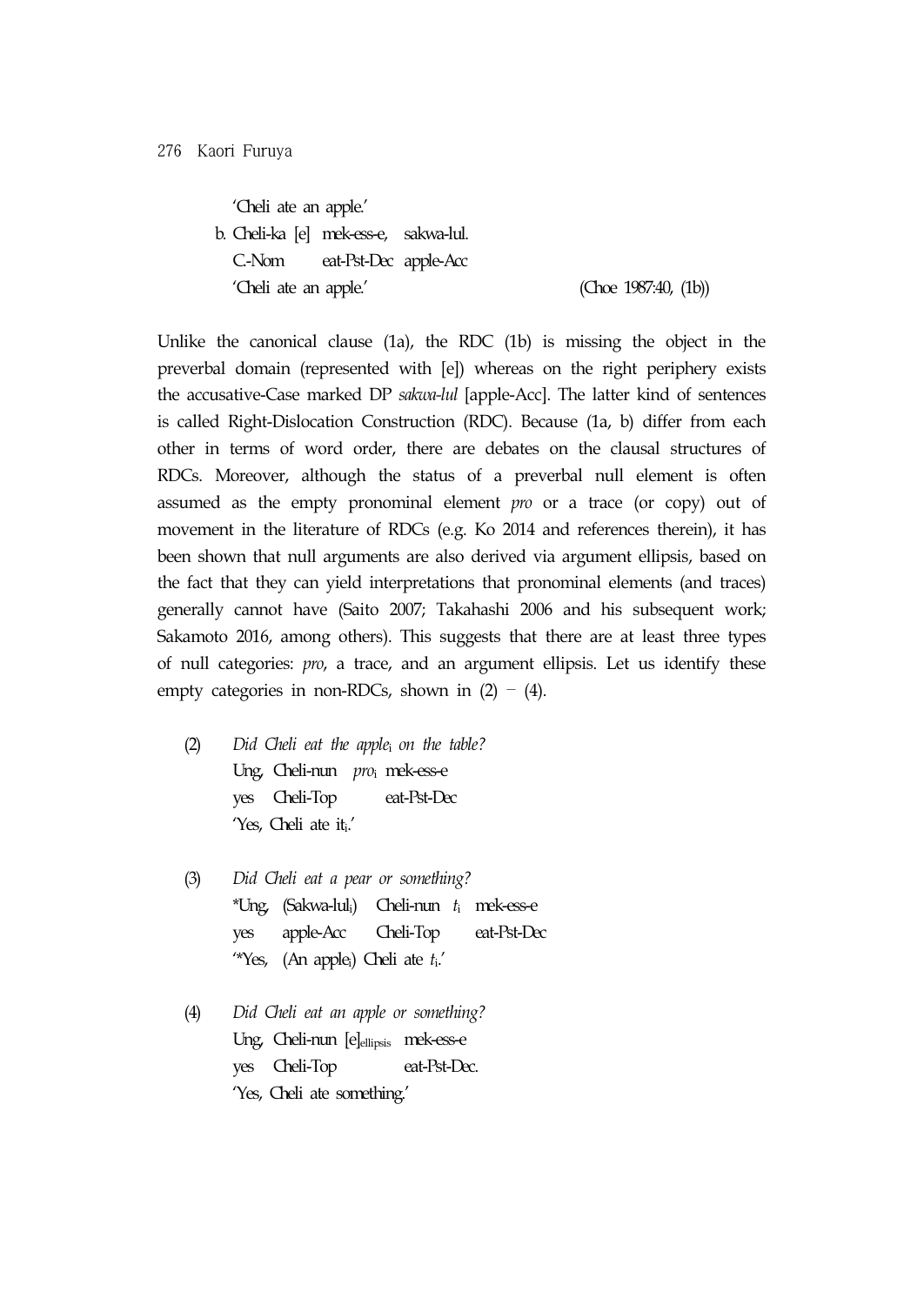Even though the surface strings appear to resemble each other, the preverbal null objects have distinct interpretations. In (2), the null object is coreferential with the referent previously introduced in the context and it only involves a strict interpretation. This null object is *pro*. In (3), the null object is associated with the scrambled DP, and the DP is not omissible for the intended reading. In this case, the empty category is a trace. In (4), the null object allows a sloppy interpretation as the English glosses indicate, and this interpretation is unexpected if *pro* occurs at the null argument position (Sakamoto 2016). This is a case of argument ellipsis. These observations of empty arguments in non-RDCs are summarized in (5).

(5) a. the covert pronoun, *pro* b. an argument ellipsis, [e]<sub>ellipsis</sub> c. a trace of a moved element, *t*

One wonders whether preverbal null elements in RDCs as in (1b) could also be all the three types of empty categories listed in (5). If the answer is positive, RDCs do not differ from non-RDCs since both RDCs and non-RDCs equally exhibit the properties of the empty categories. If RDCs do not involve some types of empty categories, what would make RDCs different from other constructions? In turn, one also wonders if RDCs with distinct empty categories would correspondingly project distinct structures. Alternatively, despite having distinct types of empty categories, would RDCs uniformly project the same structure? Besides the issues of preverbal null arguments, although it has not been reported previously, Korean RDCs allow copula insertion to the right periphery in (6).

- (6) a. Cheli-ka {*kwail-ul /* [**e**]} mek-ess-e, *sakwa*-i-ta. C.-Nom fruit-Acc eat-Pst-Dec apple-Cop-Dec 'Cheli ate {*fruit* / [e]}, is *an apple.*'
	- b. Cheli-ka {*sakwa-lul /* [**e**]} mek-ess-e, *sakwa-*i-ta. C.-Nom apple-Acc eat-Pst-Dec apple-Cop-Dec 'Cheli ate {*an apple* / [e]}, is *an apple.*'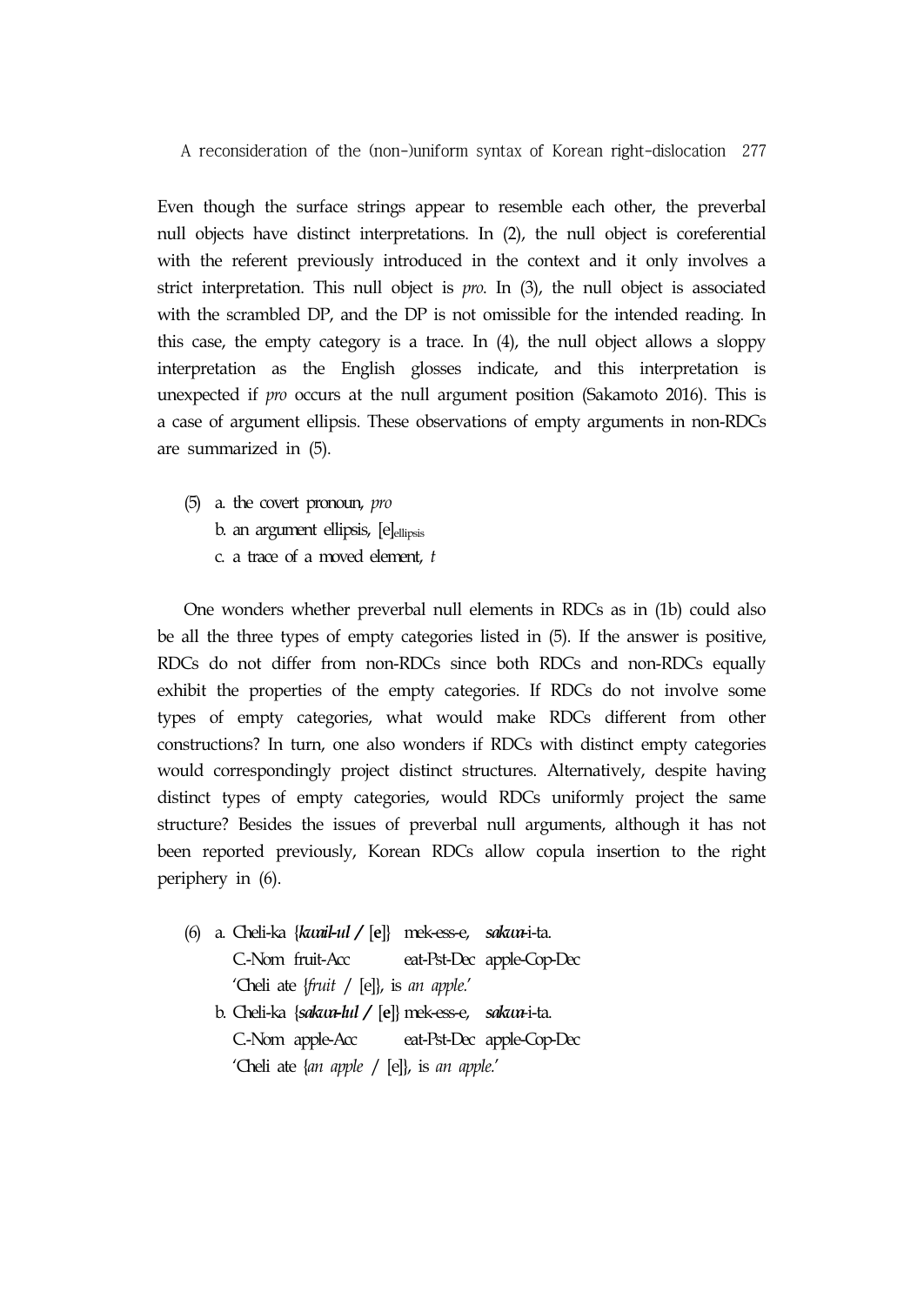In (6), regardless of whether a RDC has a null element (gapped RDC) or a DP (gapless RDC) preverbally, the postposed element is still possibly attached by the copula. The acceptability of the sentences is clear particularly when a noticeable pause is inserted between the verb and the postverbal DP. For example, in (6a) after placing a break between the verb and the postverbal DP it is perfectly fine to insert the copula to the right of *sakwa* 'apple' in the postverbal domain.

The main goal of this paper is to examine Korean RDCs in light of preverbal (null) elements relative to postverbal elements and to explore the syntax of RDCs that allows copula insertion to the right periphery as in (6). I show that RDCs may involve the three types of empty categories preverbally. I also demonstrate (non-)parallelisms between gapped and gapless RDCs. These findings are essential to an analysis of clausal structures of RDCs. I suggest that a non-uniform analysis is best to account for the distribution of empty categories in RDCs (cf. Yun 2014; Ko 2014, 2015, 2016; but Kuno 1978; Whitman 2000; Tanaka 2001; Yim 2013; Kim and Hong 2013; Ahn and Cho 2016, 2017; Ott and de Vries 2016; J-S Lee 2017; Lee and Lee 2017, 2018 for a uniform analysis, to name only a few). More specifically, while defending both a mono- and a bi-clausal analysis, apart from Ko (2014, 2015, 2016) I make a different distinction of gapped and gapless RDCs and propose an additional bi-clausal type. I offer supporting evidence, based on (non-)parallelisms between RDCs and fragment answers.

This paper is organized as follows. Section 2 shows two properties of RDCs in light of preverbal empty categories and (non-)parallelisms between gapped and gapless RDCs. Section 3 argues for a non-uniform approach to analyzing RDCs. In a bi-clausal analysis, a structure may possibly involve a cleft for some RDCs and thus a copula can be inserted as in (6). In a mono-clausal analysis, right-dislocation of adnominal elements is examined in Korean and Japanese. Section 4 offers supporting arguments built on (non-)parallelisms between RDCs and fragment answers. Section 5 is the conclusion.

### **2. Syntactic properties of Korean RDCs**

I discuss three types of preverbal null arguments in RDCs in 2.1, and (non-)similarities between gapless and gapped DRCs in 2.2. These observations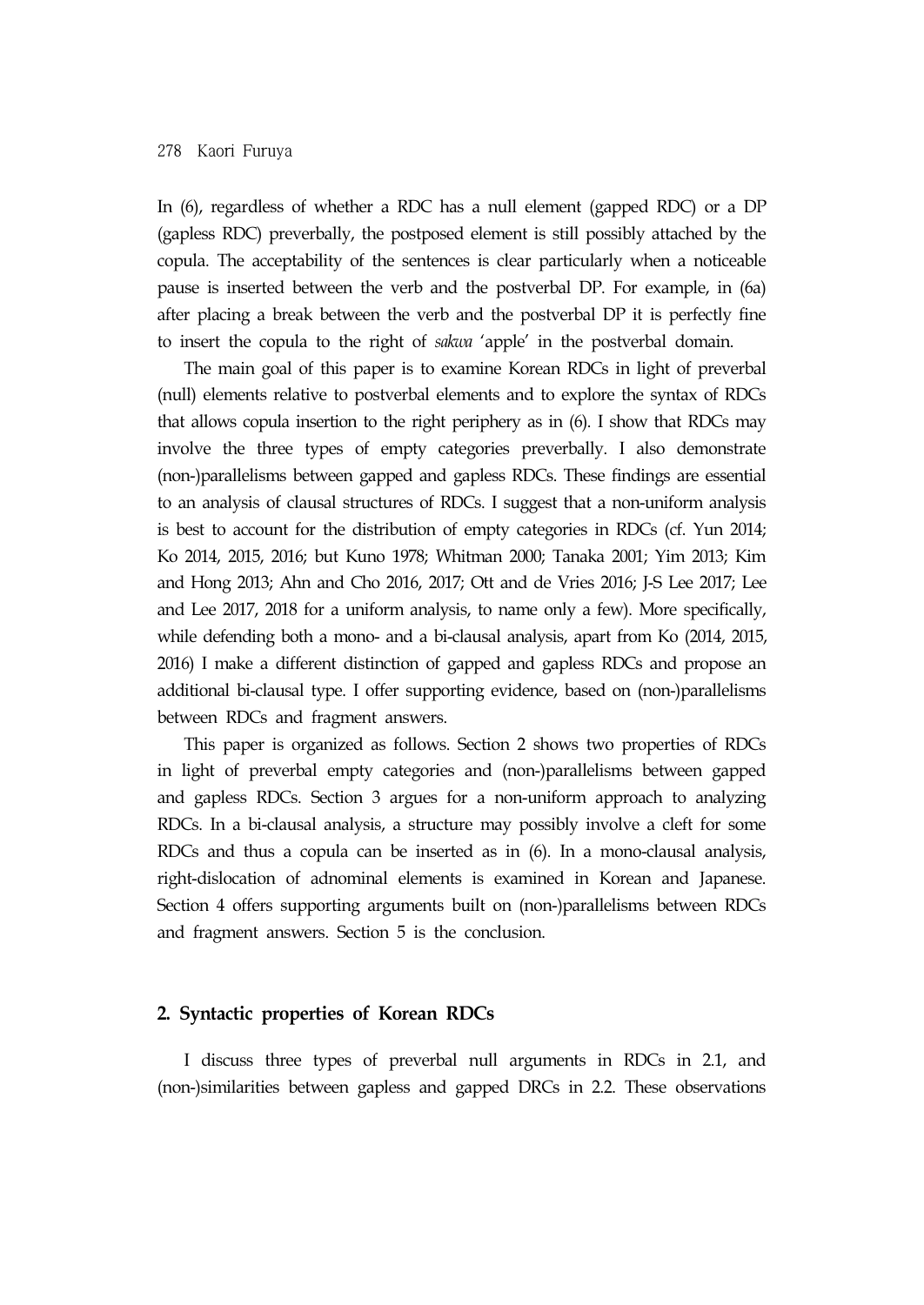are to serve as the object studied in this article.

#### **2.1 Identification of preverbal null arguments in RDCs**

I demonstrate that RDCs can have three types of empty categories in  $(7)$  – (9).

- (7) *Did Yenghi meet Cheli*i*?* Ung, Yenghi-nun *pro*i manna-ss-e, (Cheli-luli). yes Y-Top meet-Pst-Dec C-Acc 'Yes, Yenghi met himi, (Chelii).'
- (8) *Did Cheli eat an apple or something?* Ung, Cheli-nun [e]ellipsis mek-ess-e, (sakwa-lul). yes C.-Top eat-Pst-Dec apple-Acc 'Yes, Cheli ate something, (an apple).'
- (9) *Did Cheli eat a pear or something?* Cheli-nun *t*i mek-ess-e \*(sakwa-luli). C.-Top eat-Pst-Dec apple-Acc 'Cheli ate an apple.'

In (7), the null object is coreferential with the object previously introduced. This is a case of *pro*. In (8), the null object has a sloppy interpretation and thus it is an argument ellipsis (e.g. Saito 2007, Sakamoto 2016). Importantly, (potential) antecedents of *pro* in (7) and an argument ellipsis in (8) are introduced in the previous contexts, and the references of these null arguments are independent of those of the postposed DPs. In (9), since the information about Cheli's eating an apple is not introduced previously the null argument is a trace of the postposed DP *sakwa-lul* [apple-Acc] and thus this DP cannot be omitted. This null argument cannot have a sloppy reading.2

<sup>2</sup> The distinction between (7) and (9) is also observed in terms of prosodic structure. Yun (2014) reports that (7) has two focus peaks at the end of the verb and at the right-dislocated DP respectively, whereas (9) involves a single peak with the right-dislocated phrase deaccented.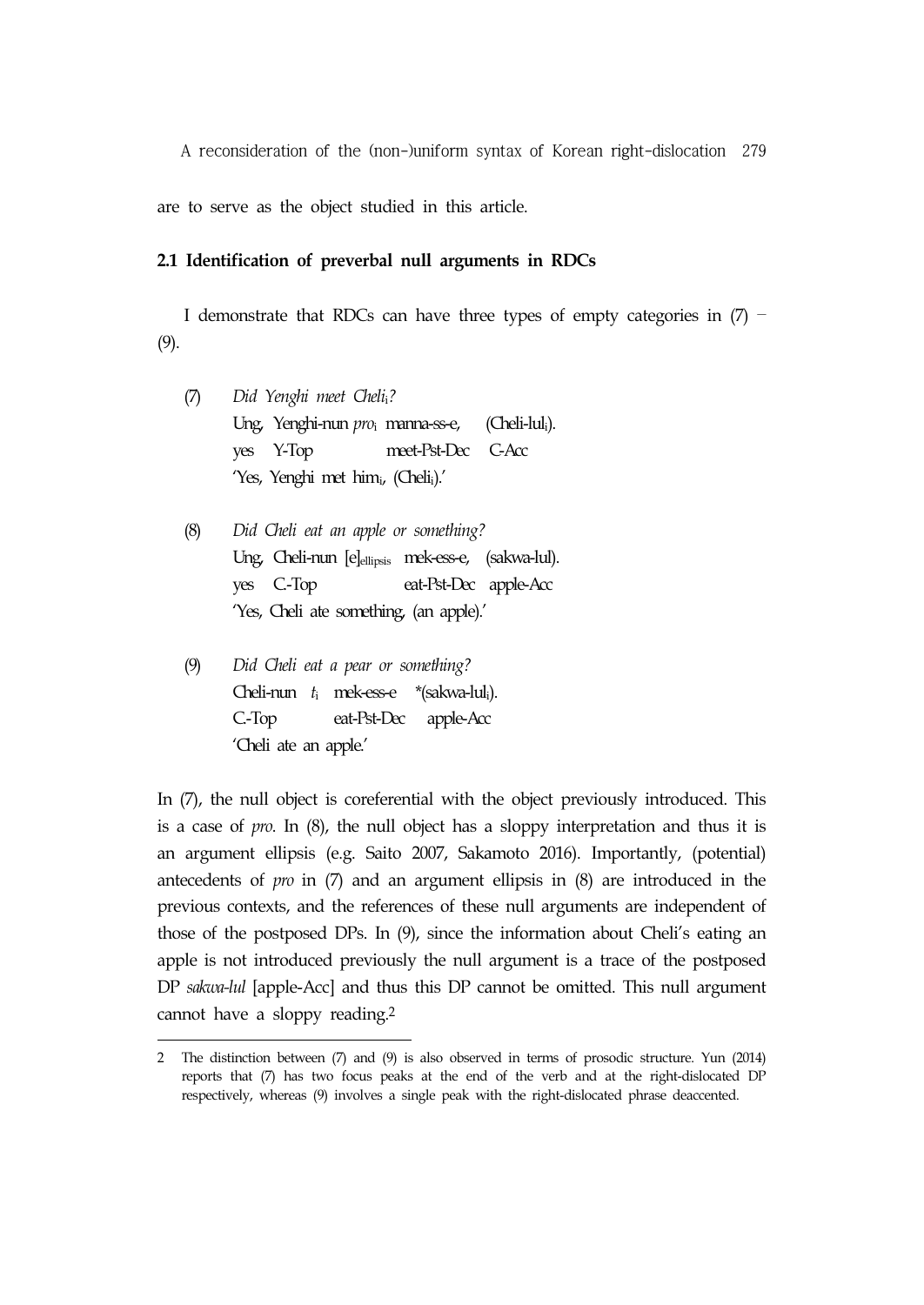I showed that the interpretations of null arguments in RDCs are non-uniform, as in the cases of non-RDCs. If a potential antecedent of a null element is introduced previously, the interpretation of the null element is either *pro* or an argument ellipsis. Significantly, in these cases the clauses stand by themselves without postverbal DPs. Otherwise, the postposed DP is newly introduced for the trace in the same sentence, and thus the postposed DP necessarily exists as antecedent in the sentence. Hence, despite the fact that surface strings are potentially ambiguous due to their surface similarities, the differences in light of interpretations of null arguments and the (im)possibility of omitting a postposed DP serve as a means of distinguishing among preverbal null arguments in RDCs.

#### **2.2 Gapless RDCs vs. gapped RDCs**

After critically reviewing Ko's (2015, 2016) and Ahn and Cho's (2016) distinctions of gapped and gapless RDCs for a (non-)uniform analysis of RDCs, I present similarities and differences between the two types of RDCs that have not been observed before.

Let us start with Ko's (2015, 2016) observation of two types of gapless RDCs in (10).

- (10) a. Cheli-ka **kwail-ul** mek-ess-e, **sakwa-lul**. [specificational RDC] C.-Nom fruit-Acc eat-Pst-Dec apple-Acc 'Cheli ate some fruit, an apple.'
	- b. Cheli-ka **sakwa-lul** mek-ess-e, **sakwa-lul**. [repetitive RDC] C.-Nom apple-Acc eat-Pst-Dec apple-Acc 'Cheli ate an apple, an apple.' (Ko 2016: 2, (10))

In (10a) the preverbal object differs from the postverbal DP, and the latter specifies the meaning of the former. By contrast, in (10b) the preverbal object is identical to the DP on the right edge. Ko (2016) names (10a) *specificational* and (10b) *repetitive*.

Ko reports that the two types of gapless RDCs exhibit systematic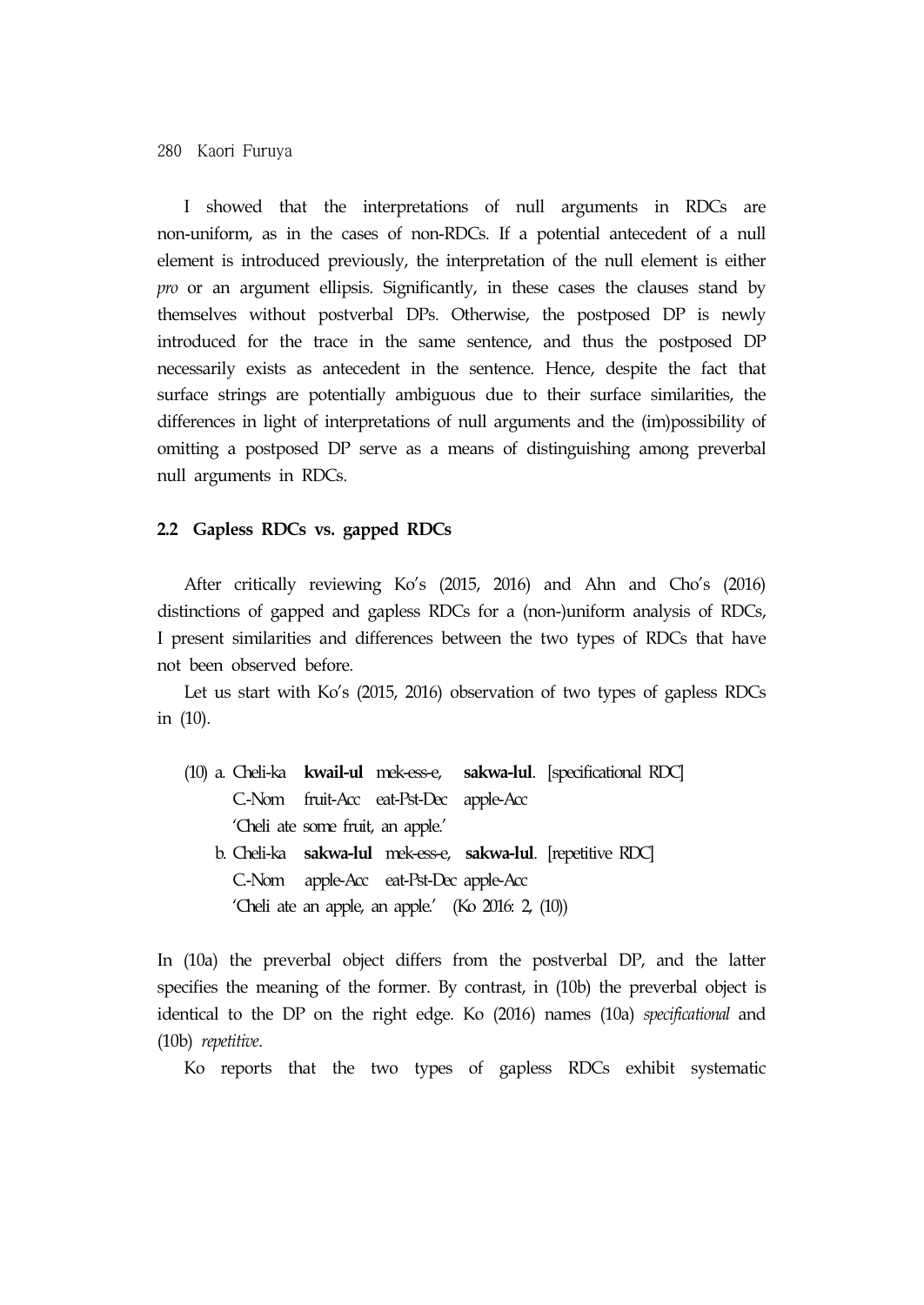asymmetries between the two in terms of locality in  $(11) - (12)$ .<sup>3</sup>

- (11) Islands Effects
	- a. Cheli-nun [**emma-ka** sacwu-n] cha-lul ilhepeliesse, **emma-ka**. C.-Top mom-Nom buy.give-RC. car-Acc lost mom-Nom 'Cheli lost the car that his mother bought for him.'
	- (Ahn and Cho 2015: 432, fn.3) b. \*Cheli-ka [**kacok-i** sacwu-n] cha-lul ilhepeli-ess-e, **emma-ka**. C.-Nom family-Nom buy-RC car-Acc lose-Pst-Dec mom-Nom 'Cheli lost the car that his family bought for him, his mother, specifically.' (Ko 2016: 7)
- (12) Left Branch Condition

|                                                 |  | a. Na-nun [Yenghi-uy emma-uy cha-lul] pilli-ess-e, Yenghi-uy.      |               |
|-------------------------------------------------|--|--------------------------------------------------------------------|---------------|
|                                                 |  | I-Top Y.-Gen mother-Gen car-Acc borrow-Pst-Dec Y.-Gen              |               |
|                                                 |  | 'I borrowed Yenghi's mother's car.' (Ahn and Cho 2015: 433, fn. 5) |               |
|                                                 |  | b. *Na-nun [chinkwu-uy emma-uy cha-lul] pilli-ess-e, Yenghi-uy.    |               |
|                                                 |  | I-Top friend-Gen mother-Gen car-Acc borrow-Pst-Dec Y.-Gen          |               |
| 'I borrowed a friend's mother's car, Yenghi's.' |  |                                                                    | (Ko 2016: 19) |

The repetitive RDC (11a) does not show island effects, unlike the specificational RDC (11b). Similarly, the repetitive RDC (12a) obviates Left Branch Condition effects (Ross 1986) while the specificational RDC (12b) does not. Ko (2016) claims that the ungrammaticality of specificational RDCs is compatible with that of gapped RDCs (13).

<sup>3</sup> Ko (2016: 11) also reports the asymmetry with genitive marker in (i).

<sup>(</sup>i)Genitive Case Drop a. Yenghi-ka **Cheli-uy** emma-lul mannass-tay, **Cheli-uy** / **Cheli**. Y.-Nom C.-Gen mother-Acc met-Qhearsay C.-Gen C. 'Yenghi met Cheli's mother.' b. Yenghi-ka **wulipannamcaay-uy** emma-lul mannass-tay, ?**Cheli-uy** / **\*Cheli**. Y.-Nom our class boy-Gen mother-Acc met-Qhearsay C.-Gen C. 'Yenghi met the mother of somebody in our class.'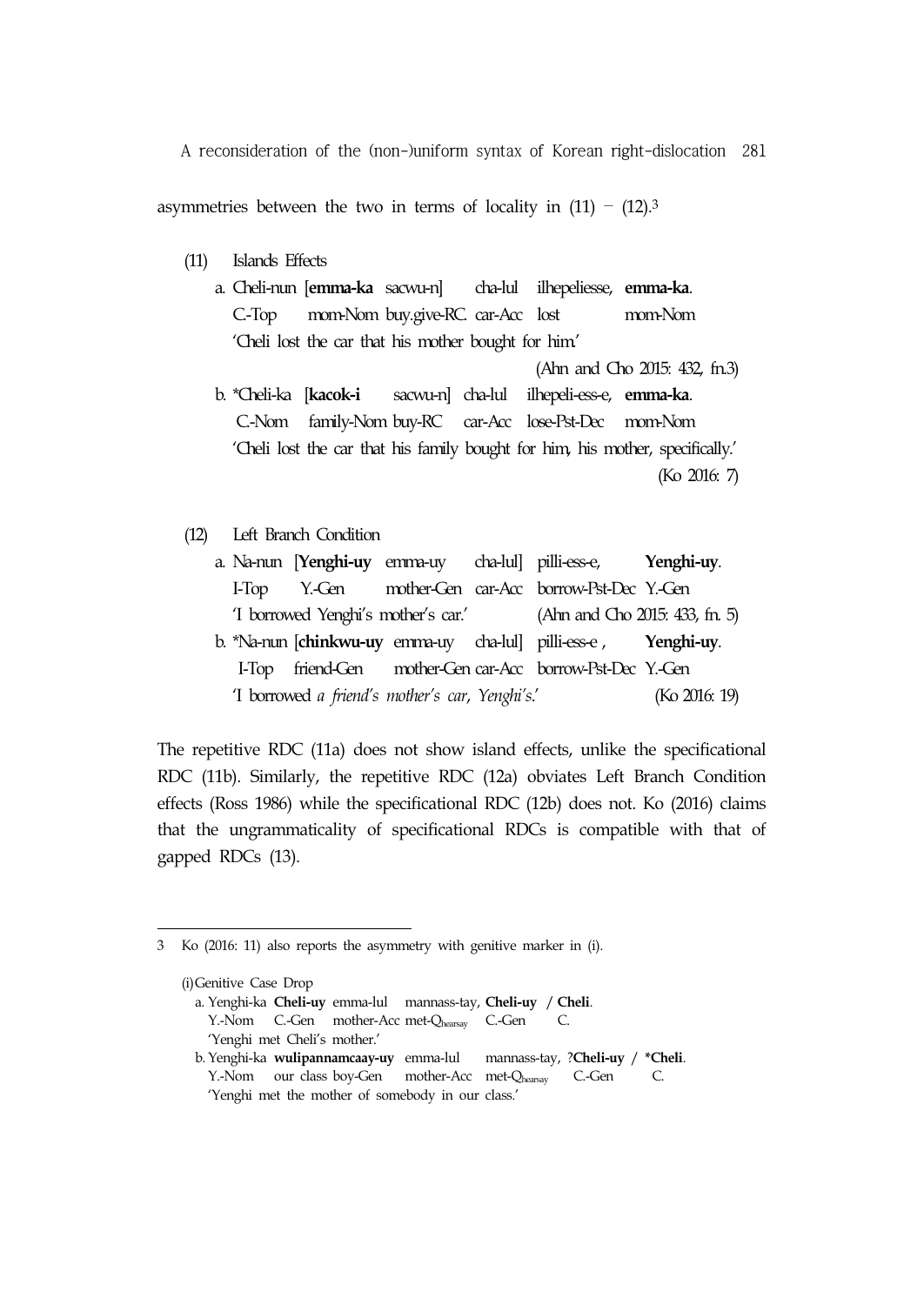|          | (13) a. *Cheli-nun [sacwu-n] mokkeli-lul peli-ess-e,              |                                                   |            | emma-ka.       |  |
|----------|-------------------------------------------------------------------|---------------------------------------------------|------------|----------------|--|
| $C$ -Top |                                                                   | bought-RC necklace-Acc throw.away-Pst-Dec mom-Nom |            |                |  |
|          | 'Cheli threw away the necklace that (his) mother bought for him'. |                                                   |            |                |  |
|          |                                                                   |                                                   |            | (Ko 2014: 299) |  |
|          | b. *Na-nun [emma-uy cha-lul] pilli-ess-e,                         |                                                   | Yenghi-uy. |                |  |
| $1$ -lop | mother-Gen car-Acc borrow-Pst-Dec Y.-Gen                          |                                                   |            |                |  |
|          | 'I borrowed Yenghi's mother's car.'                               |                                                   |            | (ibid: 302)    |  |

According to Ko, the gapped RDCs appear to show an island violation and a LBC violation as in the case of specificational RDCs. Based on these asymmetries, Ko (2015, 2016) classifies repetitive RDCs into one group and specificational and gapped RDCs into the other, in favor of a non-uniform analysis of RDCs.

Ko (2016: 25) argues that repetitive RDCs express information focus and convey non-presuppositional information, whereas specificational RDCs identify a subset of the contextually salient set. Ko proposes that different types of information structure can be represented differently in syntax, as illustrated in (14a, b).

(14) a.  $[s_1 \cdots \text{XP} \cdots]$   $[s_2 \text{XP}_i \; [s_2 \cdots t_i \cdots]]$  for repetitive RDCs b.  $[s \cdots t_i \cdots]$  XP<sub>i</sub> for specificational and gapped RDCs

(14a) consists of two identical clauses, in the latter of which XP is raised whereas the remaining is deleted at PF. (14b) is mono-clausal and XP is moved outside S. Given the distinction in (14), Ko (2016) maintains a representational approach to the bi-clausal analysis and argues that island violations are obviated under the identity requirement between  $S_1$  and  $S_2$  for (11a) and (12a), which is schematized in (15) (Ahn and Cho 2016; Merchant 2004 for English).

(15)  $\left[\begin{array}{ccc} \text{S1} & \text{NP}_1 & \cdots & t_i & \cdots \end{array}\right] \left[\begin{array}{ccc} \text{S2} & \text{NP}_1 & \text{S2}^{\text{-}} \text{Island} \cdots & t_i^{\text{-}} \cdots & \cdots & \cdots \end{array}\right]$  for repetitive RDCs

On the other hand, Ko (2016) employs a derivational approach to the mono-clausal analysis and argues that the ungrammaticality of (11b) and (12b) (as well as (13)) results from an island violation, shown in (16).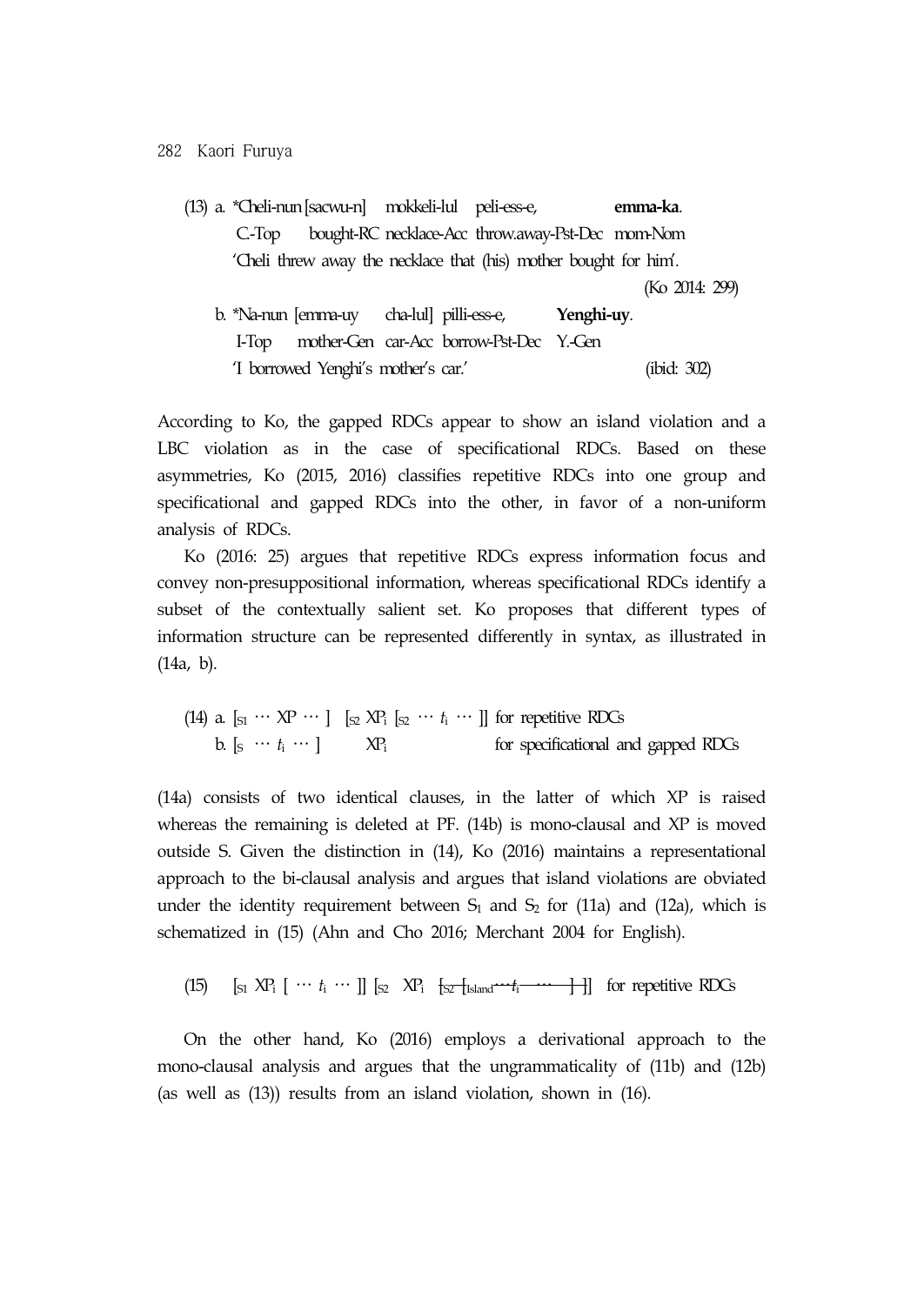$(16)$  \*[S [Island  $\cdots$   $t_i$   $\cdots$  ]  $XP_i$  ] for specificational and gapped RDCs

In (16), the movement of XP induces an island violation, and such a violation cannot be repaired at LF in a mono-clausal structure. In Ko's (2016) analysis, specificational RDCs and gapped RDCs differ from repetitive RDCs in light of clausal structure (as well as information structure) in that the former are derived from a mono-clausal structure whereas the latter involves a bi-clausal structure.

However, Ahn and Cho (2016) question Ko's (2016) analysis by reporting that repetitive RDCs are ungrammatical in (17), where postposed DPs are focused with the adverb *pwunmyenghi* 'clearly' and *-man* 'only'/*-cocha* 'even' (cf. Park and Kim 2016).

(17) a. \*Cheli-nun[**emma-ka** sacwu-n] mokkeli-lul peli-ess-e, C.-Top mom-Nom bought-RC necklace-Acc throw.away-Pst-Dec **pwunmyenghi emma-ka**. clearly mom-Nom '(lit.) Cheli threw away the necklace that his mother bought for him, clearly his mother.' (Ahn and Cho 2016: 223) b. \*Cheli-nun[**emma-ka** o-ci anh-ass-ki-ttaymwuney] hwakana-ass-e, C.-Top mom-Nom come-not-Pst-because get.angry-Pst-Dec **emma-man / -cocha**. mom-only / even '(lit.) Cheli got angry because his mom didn't come, only/even his mom.' (ibid: 223, fn. 5)

Since both sentences involve *emma* 'mother' pre- and postverbally, (17a, b) are repetitive RDCs. Yet, they are ungrammatical when the postposed elements have "contrastive" elements. Ahn and Cho (2016) also adopt a representational approach and suggest that both repetitive and specificational RDCs are equally derived from a bi-clausal structure. After assimilating Griffiths and Lipták's (2014) analysis of English sprouting to an analysis of fragment answers in Korean, Ahn and Cho extend the analysis to RDCs. I review only relevant points of Ahn and Cho's analysis of RDCs. In their analysis, a non-focus reading is crucial for LF repair operations. When TP involves a contrastive remnant, TP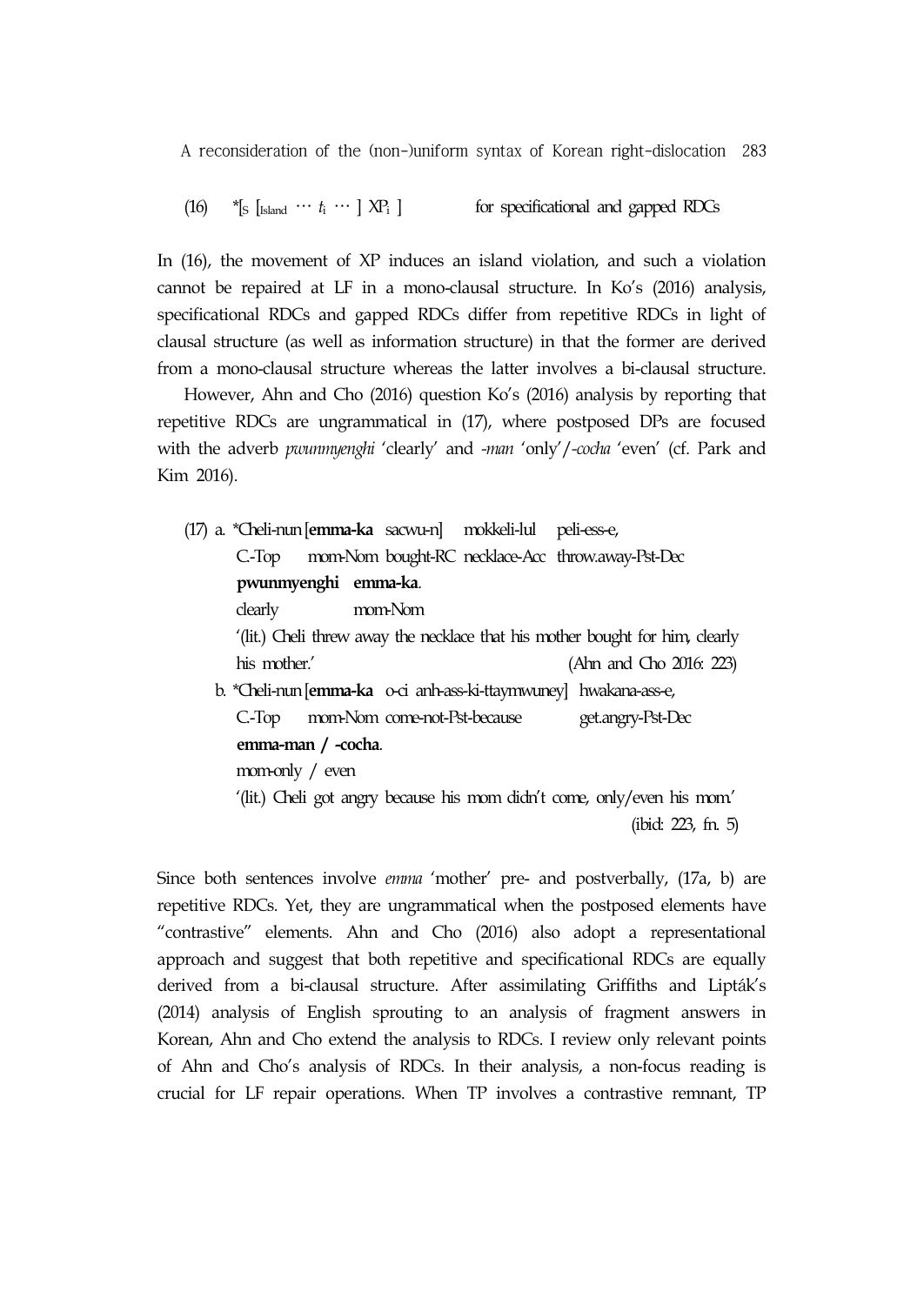ellipsis does not occur and an island violation remains at LF. In contrast, TP without a contrastive remnant is elided and thus an island violation is repaired. This contrast is schematized in (18).

(18) a. 
$$
{}^*[\mathfrak{z}_1 \cdots] [\mathfrak{z}_2 \, YP_i / XP_i
$$
 with a contrastive reading  $[\mathfrak{w} \cdots [\mathfrak{z}_{\text{land}} \cdots t_i \cdots]]$  \nb.  $[\mathfrak{z}_1 \cdots] [\mathfrak{z}_2 \, XP_i \, \{ \mathfrak{w} \cdots \{ \mathfrak{z}_{\text{land}} \cdots t_i \cdots \}]]$ 

In  $(18a)$ ,  $S_2$  includes a focus element and thus island effects exist at LF, leading to ungrammaticality. On the other hand, in  $(18b)$ ,  $S_2$  does not have a focus element and thus TP ellipsis occurs under identity between  $S_1$  and  $S_2$ , and an island violation is repaired at LF.

Ahn and Cho (2016) further suggest that the ungrammaticality of (13) results from the failure of establishing a scopal parallelism between  $S_1$  and  $S_2$  in (19).

 $(19)$  \*[ $_{51}$  … *pro* …]  $[_{52}$  XP<sub>i</sub> [Island …  $t_i$  … ]]

Ahn and Cho (2016: 220) argue that under the assumption that *pro* in Korean always takes low scope, repair does not occur at LF due to the lack of a scopal parallelism between  $S_1$  and  $S_2$  in (19). In Ahn and Cho's (2016) analysis, both gapped and gapless RDCs are equally treated in a bi-clausal structure, and RDCs may differ at the representational level (LF) since the availability of LF repair operations relies on the presence/absence of contrastive readings. (I return to their analysis of fragment answers in relation to RDCs in section 4.)

Some questions arise in Ko's (2015, 2016) and Ahn and Cho's (2016) analyses. Since they do not differentiate null arguments in RDCs, it is not clear whether all gapped RDCs (with *pro,* trace, and null ellipsis) are treated in the same clausal structure. Moreover, it is also mysterious whether different types of information structure are associated with a specific type of gapped RDCs as Ko (2015, 2016) claims for gapless (specificational and repetitive) RDCs or with specific representational operations at LF as Ahn and Cho (2016) argue. For the rest of this subsection, I offer a complete comparison between gapped and gapless RDCs in terms of information structure that both Ko (2015, 2016) and Ahn and Cho (2016) do not report. I also focus on semantic predication relations between pre- and postverbal elements to examine similarities and differences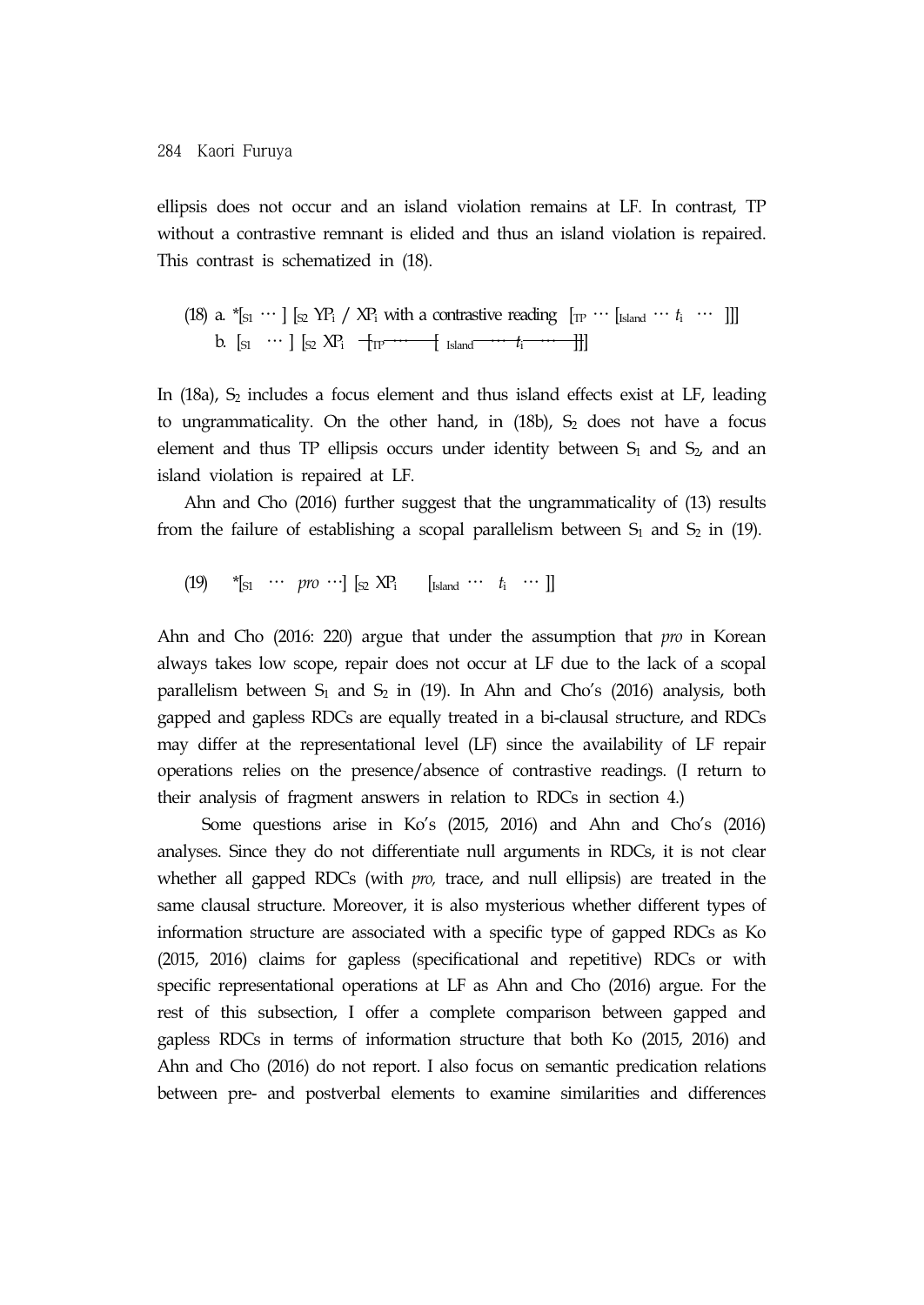between gapped and gapless RDCs. Let us consider (20) and (21).

- (20) *Did Cheli eat a pear or something?* (Information focus)
	- a. Cheli-nun **kwail-ul** mek-ess-e, (**sakwa-lul**). C.-Top fruit-Acc eat-Pst-Dec apple-Acc 'Cheli ate fruit, (an apple).'
	- b. Cheli-nun **sakwa-lul**<sup>i</sup> mek-ess-e, (**sakwa-lul**i). C.-Top apple-Acc eat-Pst-Dec apple-Acc 'Cheli ate *an apple,* (*an apple*).'
	- c. Cheli-nun [e]ellipsis mek-ess-e, (**sakwa-lul**). C.-Top eat-Pst-Dec apple-Acc 'Cheli ate something, (an apple).'
- (21) *Did Cheli eat the fruit on the table?* (Identificational focus)
	- a. Cheli-nun **kwail-ul** mek-ess-e, (**sakwa-lul**). C.-Top fruit-Acc eat-Pst-Dec apple-Acc 'Cheli ate the fruit, (an apple).'
	- b. Cheli-nun **kwail** –**lul**<sup>i</sup> mek-ess-e, (**kwail-lul**i). C.-Top fruit-Acc eat-Pst-Dec fruit-Acc 'Cheli ate the fruit, (the fruit).'
	- c. Cheli-nun *pro*<sup>i</sup> mek-ess-e (**kwail-lul**i). C.-Top eat-Pst-Dec fruit-Acc 'Cheli ate it, (the fruit).'

Crucially, the gapless and gapped RDCs are both grammatical for information focus and specificational focus readings respectively. Nonetheless, semantic predicational relations between a pre- and a postverbal DP are not uniform. The predicational relations in (20a, c) have specificational readings when the argument ellipsis in (20c) is interpreted as in *something that Cheli ate is an apple* since the postverbal DP *sakwa* 'apple' specifies the meaning of the null object with an indefinite reading. By contrast, the relation in (20b) yields an equative reading. Likewise, the predicational relations in (21b, c) involve equative readings whereas the relation in (21a) has a specificational reading. The summary of these observations is shown in (22) and (23).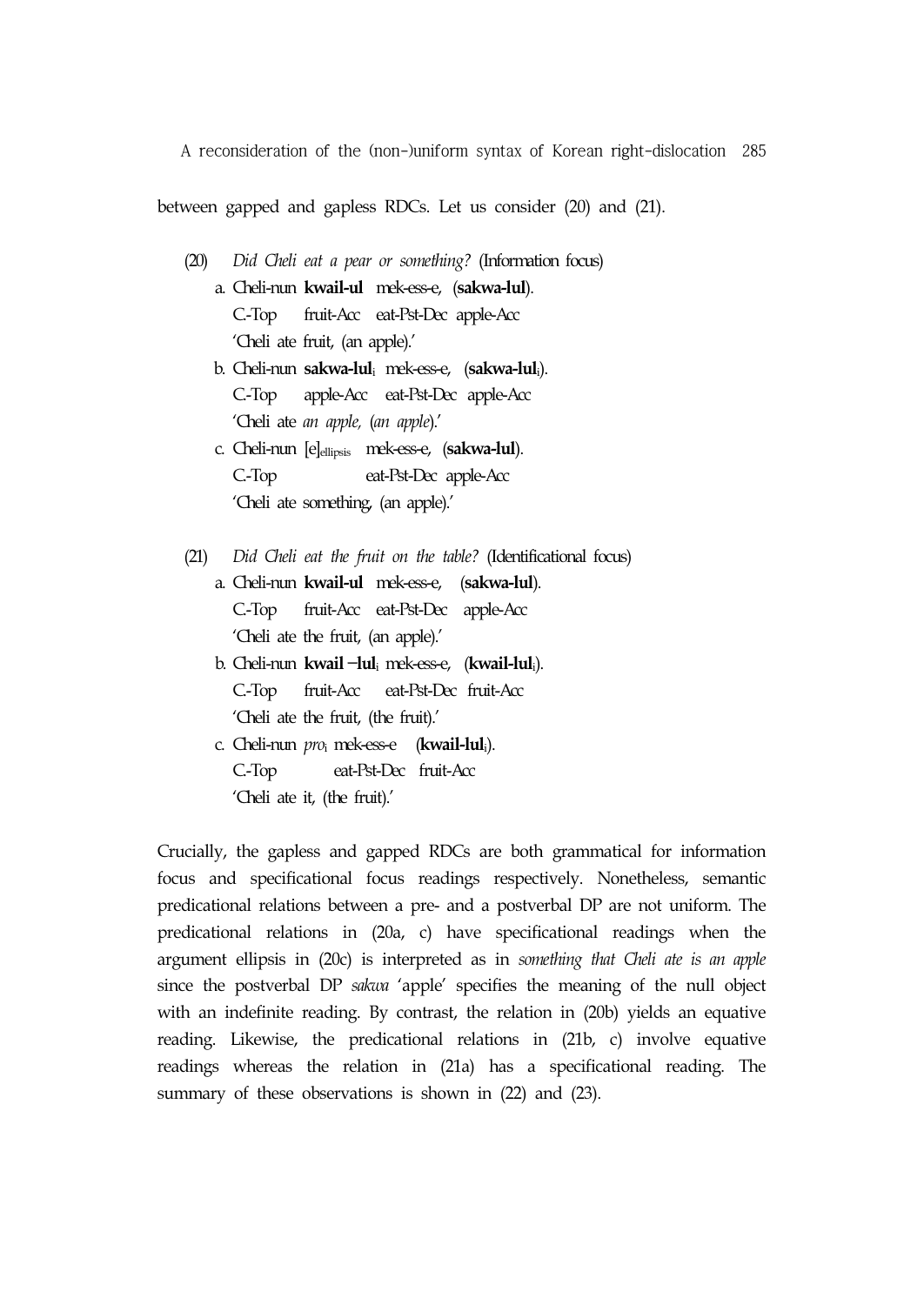

(22) and (23) show that different types of information structure are not uniquely associated with specific types of RDCs. That is, both gapped and gapless RDCs can be equally associated with different types of information structure (or focus interpretation). Moreover, in light of semantic predicational relations between the pre- and postverbal DPs, a specificational RDC resembles a gapped RDC with an argument ellipsis in (22a). Analogously, a repetitive RDC and a gapped RDC with *pro* are identical to each other in (23b).

However, this is yet not the whole picture of the comparison between gapped and gapless RDCs because a gapped RDC can also involve a trace preverbally in (24).

(24) *Did Cheli eat a pear or something?* (Information focus)  *Did Cheli eat the fruit on the table?* (Identificational focus) a. Cheli-nun *t*i mek-ess-e \*(**sakwa-**lul)i. C.-Top eat-Pst-Dec apple-Acc 'Cheli ate an apple.' b.  $[\cdots t_i \cdots \text{verb}]$  \*(XP<sub>i</sub>)

In the same contexts as in  $(20)$  and  $(21)$ , the RDC with a trace in  $(24a)$  is also grammatical. Yet, unlike in (22) and (23), a semantic predicational relation cannot be established in (24b). Put differently, although all gapped and gapless RDCs can be equally used for distinct focus readings, in terms of semantic predication relations a RDC with a trace differs from the rest of RDCs. Based on these distinctions, I suggests two types of RDCs in (25).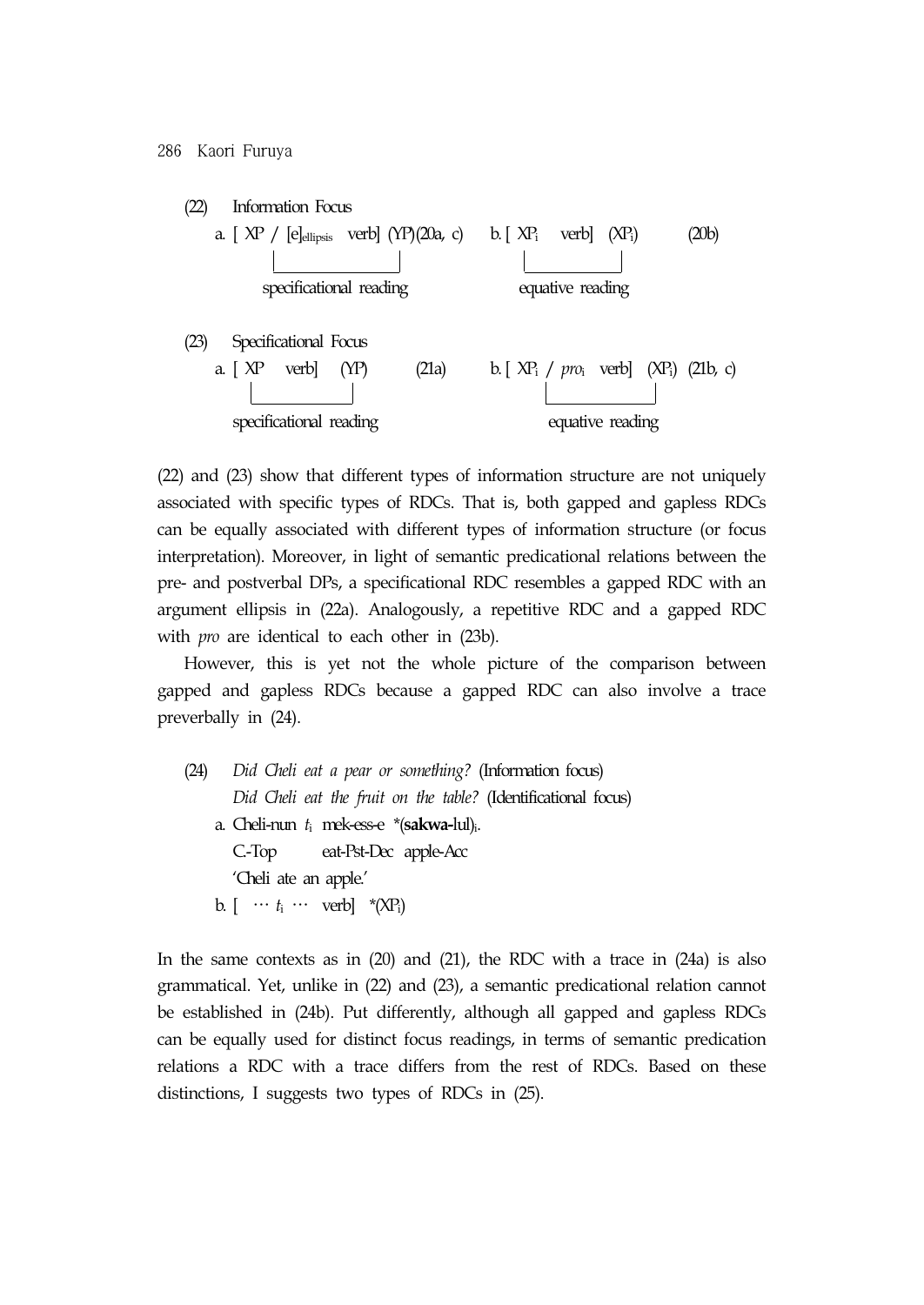(25) A Gapped and Gapless RDCs a. [ $S \cdots XP_i$  /  $pro_i$  /  $YP$  / [e]<sub>ellipsis</sub>  $\cdots$  verb]  $(XP_i)$ b.  $[s \cdots t_i \cdots \text{verb}]$  \*(XP<sub>i</sub>)

In (25a), S is a complete clause in and by itself, and can stand alone without the postposed element. In this case, a preverbal element can be in semantic predication relation with the postverbal element for a specificational or an equative reading. On the other hand, in (25b) the reference of a trace should be necessarily dependent on the postposed XP in the same clause and thus XP is not omissible. No predication relation is created here.

To summarize, after reviewing Ko's (2015, 2016) and Ahn and Cho's (2016) observations of gapped and gapless RDCs I showed (non-)parallelisms that they do not observe. I demonstrated that gapless and gapped RDCs can be used for information focus and specificational focus in the same way. Moreover, in light of semantic predication relations, a specificational RDC resembles a gapped RDC with an argument ellipsis whereas a repetitive RDC is similar to a gapped RDC with *pro*. On the other hand, a RDC with a trace cannot establish a predication relation. These findings are significant to explore the clausal structures of RDCs.

In the following section, I look into the schemes in (25a, b), and offer a non-uniform analysis of RDCs.

#### **3. Analysis of two types of RDCs**

I offer a non-uniform analysis in a derivational approach. In 3.1, I closely examine (25a) and propose an additional type of a bi-clausal structure with a cleft for the second clause in a RDC with *pro* or an argument ellipsis along with a gapless RDC. In 3.2, I look into (25b) and defend a mono-clausal analysis of a RDC with a trace with a microscopic comparison of Korean and Japanese RDCs that involve adnominal elements postverbally.

#### **3.1 A new bi-clausal structure**

I analyze (25a), repeated as (26), for both gapless and gapless RDCs.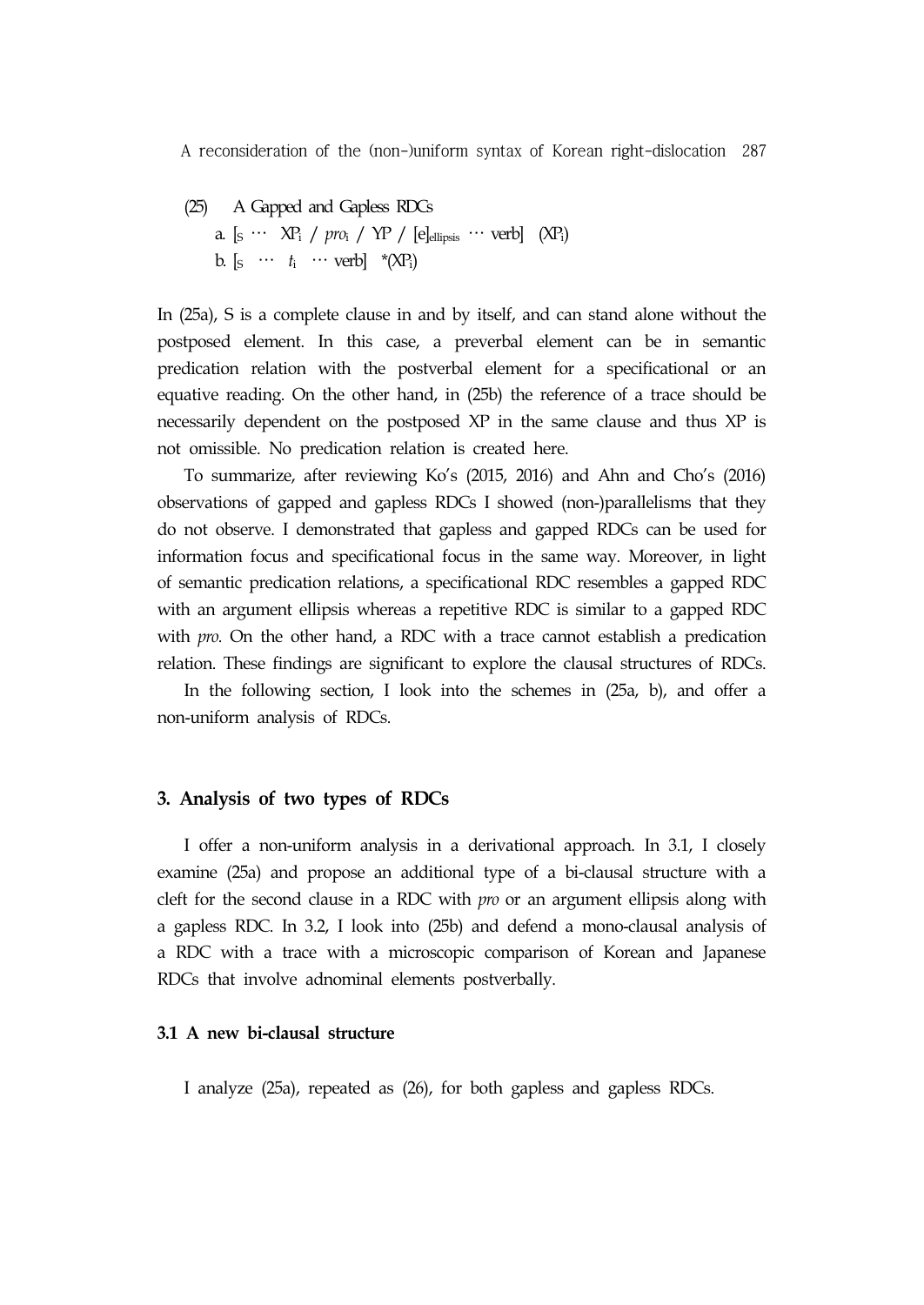(26) [S1 XPi / *pro*i / YP/ [e]ellipsis verb ] (XPi)

One possible analysis is that the postposed element is generated in a mono-clausal structure (e.g. C-H Lee 2013; J-S Lee 2017; Takita 2014). However, a mono-clausal structure cannot account for the fact that RDCs in (27) allow copula insertion (cf. (6)).

(27) a. Cheli-ka {**sakwa-lul /** *pro*} mek-ess-e, **sakwa**-i-ta. C.-Nom apple-Acc eat-Pst-Dec apple-Cop-Dec 'Cheli ate {the apple / *pro*}, the apple.' b. Cheli-ka {**kwail-ul /** [e]ellipsis} mek-ess-e, **sakwa**-i-ta. C.-Nom fruit-Acc eat-Pst-Dec apple-Cop-Dec 'Cheli ate {fruit / [e]<sub>ellipsis</sub>}, an apple.'

Significantly, it is possible to add the copula to the right periphery in (27). The possibility of copula insertion is problematic to a mono-clausal structure since two distinct verbs can appear in the constructions. On the other hand, a bi-clausal analysis accommodates this possibility. In the rest of this subsection, I examine gapless RDCs in a bi-clausal analysis since they are obvious in terms of the interpretation of a preverbal element relative to a postverbal element, while the same analysis is also applied to a RDC with *pro* or an argument ellipsis. Yet, the prevailing bi-clausal analysis as in (14a) fails to account for the possibility of copula insertion due to the presence of two distinct verbs in (27). Alternatively, I suggest that (27a, b) can possibly be paraphrased with clefts with  $S_1$  as presuppositional to  $S_2$  in (28) and (29) respectively.

- (28) [S1 Cheli-ka sakwa-lul mek-ess-e] [S2 [Cheli-ka mek-n kes-un] sakwa-i-ta] (29) [S1 Cheli-ka kwail-ul mek-ess-e]
	- [S2 [Cheli-ka mek-n kes-un] sakwa-i-ta]

In (28) and (29),  $S_2$  is a cleft that involves  $S_1$  as a clefted clause. Based on the cleft interpretations and the possibility of copula insertion, I adopt (30) for (27).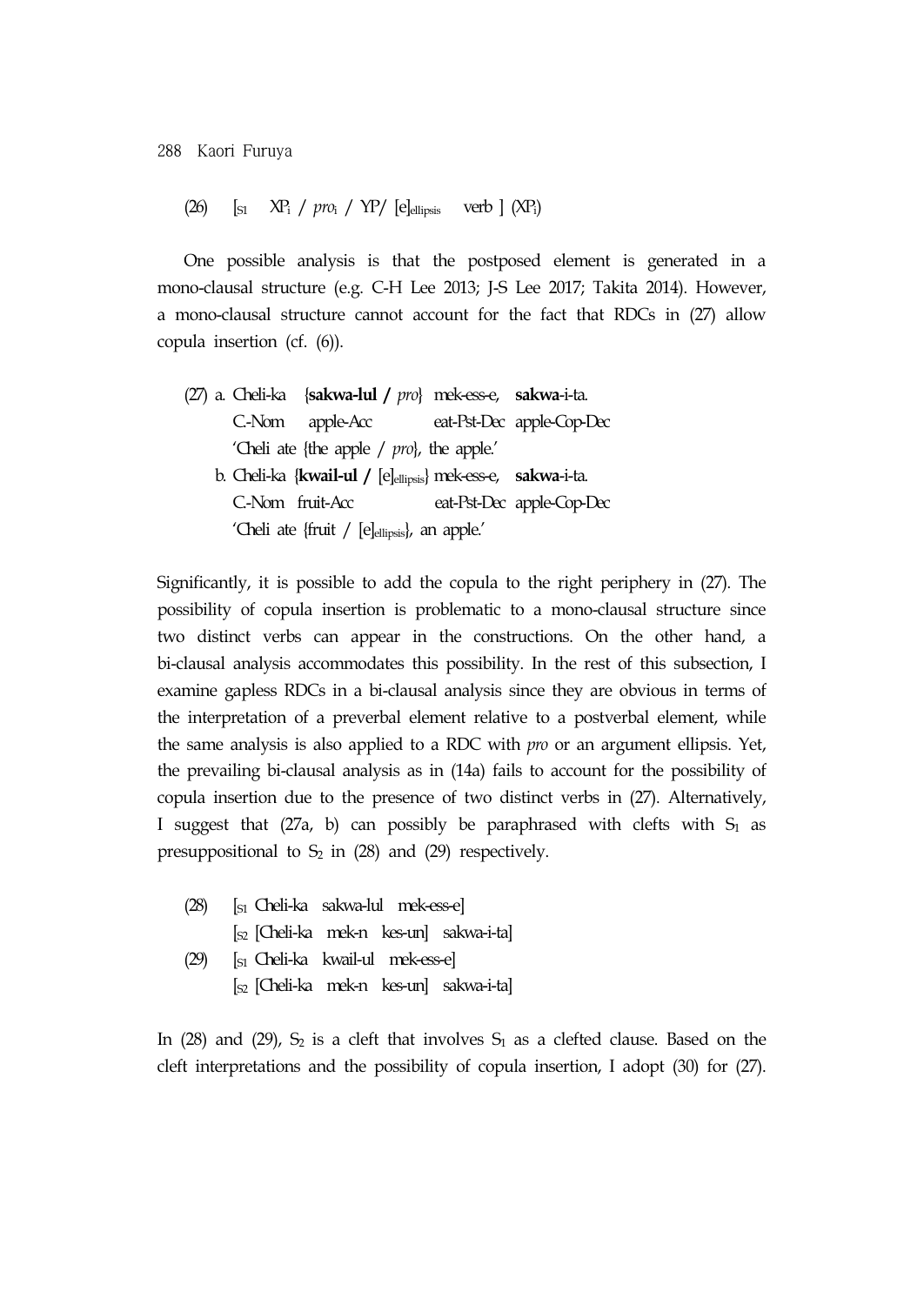(30)  $\left[ \text{S1 } X \text{P1 } / pr_1 / Y \text{P} / \text{[e]}\right] \left[ \text{S2} = \text{Cleft} \right] \left[ \text{presuppositional clause} = \text{S1} \right] \right] X \text{P1} \left[ \text{Cop} \right]$ 

As for the derivation of a cleft in the second clause of (30), following Hiraiwa and Ishihara's (2012) analysis, I assume that a clefted constituent *sakwa*  'apple' obtains accusative Case in vP in (31a) and undergoes focus movement to Spec, FocP in (31b), while the remaining is raised to Spec, TopP in (31c) (I refer the reader to Hiraiwa and Ishihara (2012) for further discussion) (cf. Kim and Sells 2013).4

(31) a. 
$$
[v_P \quad \text{saku-1ul}_i \quad [v_P \quad \cdots \quad t_i \quad \cdots ]]
$$
\nb.  $[r_{\text{opp}} \quad \text{saku-1ul}_j \quad [x_P \quad \cdots \quad t_j \quad \cdots ]$   $[C_{\text{pop}} \quad C$ .  $[r_{\text{opp}} \quad [x_P \quad \cdots \quad k \quad [r_{\text{oc-1}} \quad \text{saku-1ul} \quad t_k \quad \cdots]$   $[C_{\text{pop}}]$ 

The word orders of (27a, b) are derived by deleting the clefted clauses (i.e. presuppositional clauses) (Ross 1969, Takahashi 1994, Hiraiwa and Ishihara 2012, among others) along with the combination of a Case marker and the copula in (32a, b) respectively.

(32) a. [S1 Cheli-ka **sakwa-lul** mek-ess-e] [<sub>S2</sub> [<del>Cheli-ka mek-n kes-un]</del> sakwa-l<del>ul-i-ta</del>] b. [S1 Cheli-ka **kwail-ul** mek-ess-e] [<sub>S2</sub> [<del>Cheli-ka mek-n kes-un]</del> sakwa-l<del>ul-i-ta</del>]

One might object to the analysis with a cleft in (30)/(32) since a Case-marked DP cannot function as a cleft constituent in Korean. However, this objection does not weaken the proposed analysis since it does not suggest that clefts are unavailable in RDCs. Consider Japanese clefts in (33), where there exists a variation in the acceptability of sentences with distinct Case-markers attached to focused phrases; the nominative marker -*ga* shows very low acceptability in (33a); the accusative marker -*o* is accepted by some speakers in (33b); and the dative marker -*ni* does not seem to be restricted in (33c).

Hiraiwa and Ishihara (2012) employ a Split-CP hypothesis in (31). However, I treat both FocP and TopP as Ss in this paper.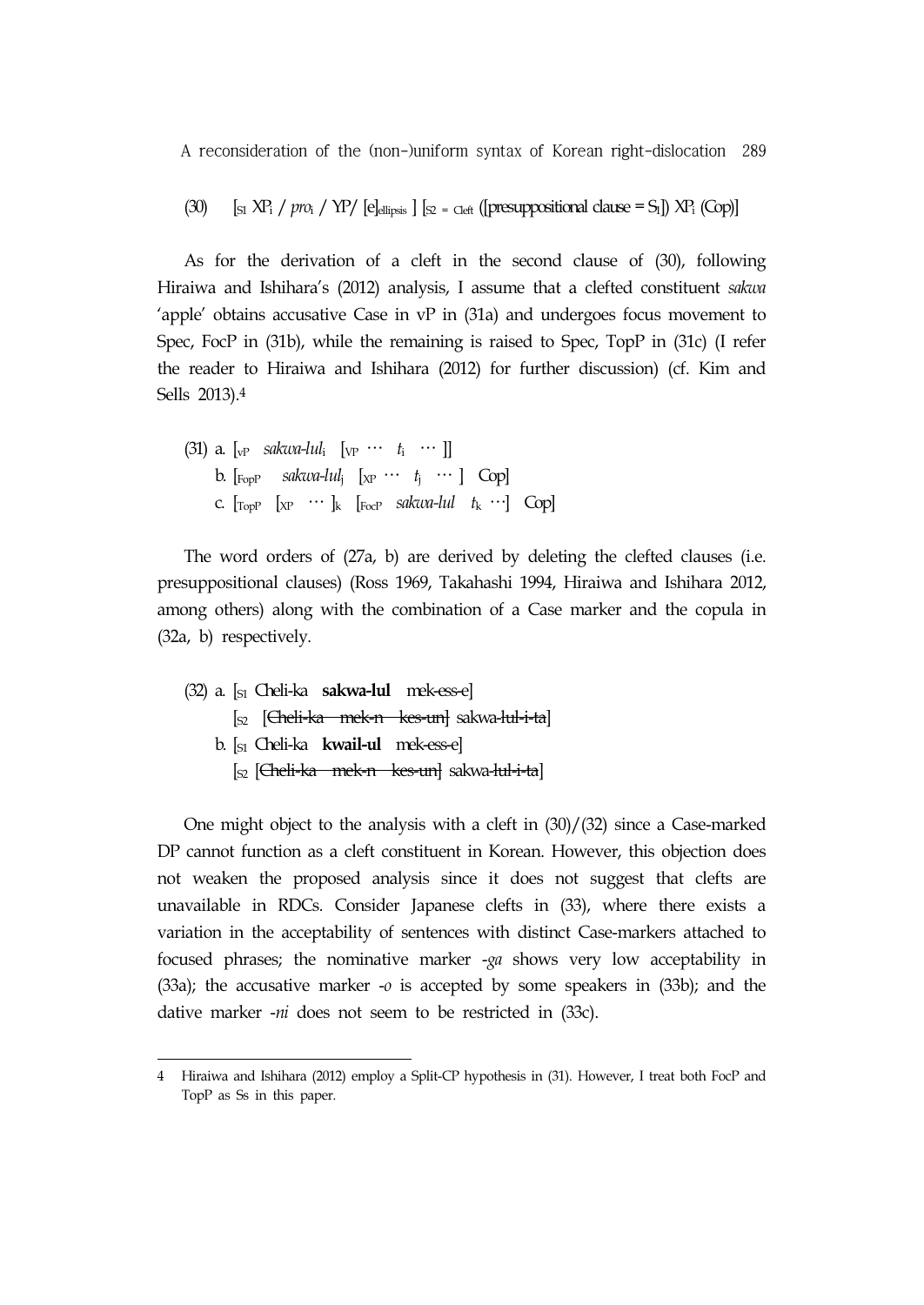- (33) a. [[e]i Mari-ni ringo-o ageta-no]-wa Naoya(\*-ga)i da. Mari-Dat apple-Acc gave-C-Top Naoya-Nom Cop 'It was Naoya that gave Mari an apple.'
	- b. [Naoya-ga Mari-ni [e]i ageta-no]-wa ringo(%-o)i da. Naoya-Nom Mari-Dat gave-C-Top apple-Acc Cop 'It was an apple that Naoya gave to Mari.'
	- c. [Naoya-ga [e]i ringo-o ageta-no]-wa Mari(-ni)i da. Naoya-Nom apple-Acc gave-C-Top Mari-Dat Cop 'It was Mari that Naoya gave an apple to.'

(Hiraiwa and Ishihara 2012: 144, (33))

The difference in acceptability of Case-marking may mean that some Case markers are incompatible with the copula. Yet, DPs with no Case marker are possible to appear as focused constituents both in Korean and Japanese, as observed in (28), (29) and (33).

Moreover, Case-marked DPs are not always prohibited from existing in the focus position in Korean. In a cleft with multiple foci, a DP that is not directly followed by the copula requires Case-marking in (34a, b). Additionally, the dative marker possibly appears next to the copula in (34b), as the Japanese counterpart in (33c).

- (34) a. John-i cwu-n kes-un [Mary\*(-eykey) chayk]-i-ta. J.-Nom give-PNE thing-Top M.-Dat book-Cop-Dec 'What John gave was books to Mary.' b. John-i cwu-n kes-un [chayk\*(-ul) Mary-eykey]-i-ta. J.-Nom give-PNE thing-Top book-Acc M.-Dat-Cop-Dec
	- 'What John gave was books to Mary.' (Adapted from Chung 2015: 596, (34))

Under the proposed analysis with a cleft, let us examine the contrast in island effects between repetitive and specificational RDCs in (11), repeated as (35).

(35) a. Cheli-nun [**emma-ka** sacwu-n] cha-lul ilhepeliesse, **emma-ka**. C.-Top mom-Nom buy.give-RC car-Acc lost mom-Nom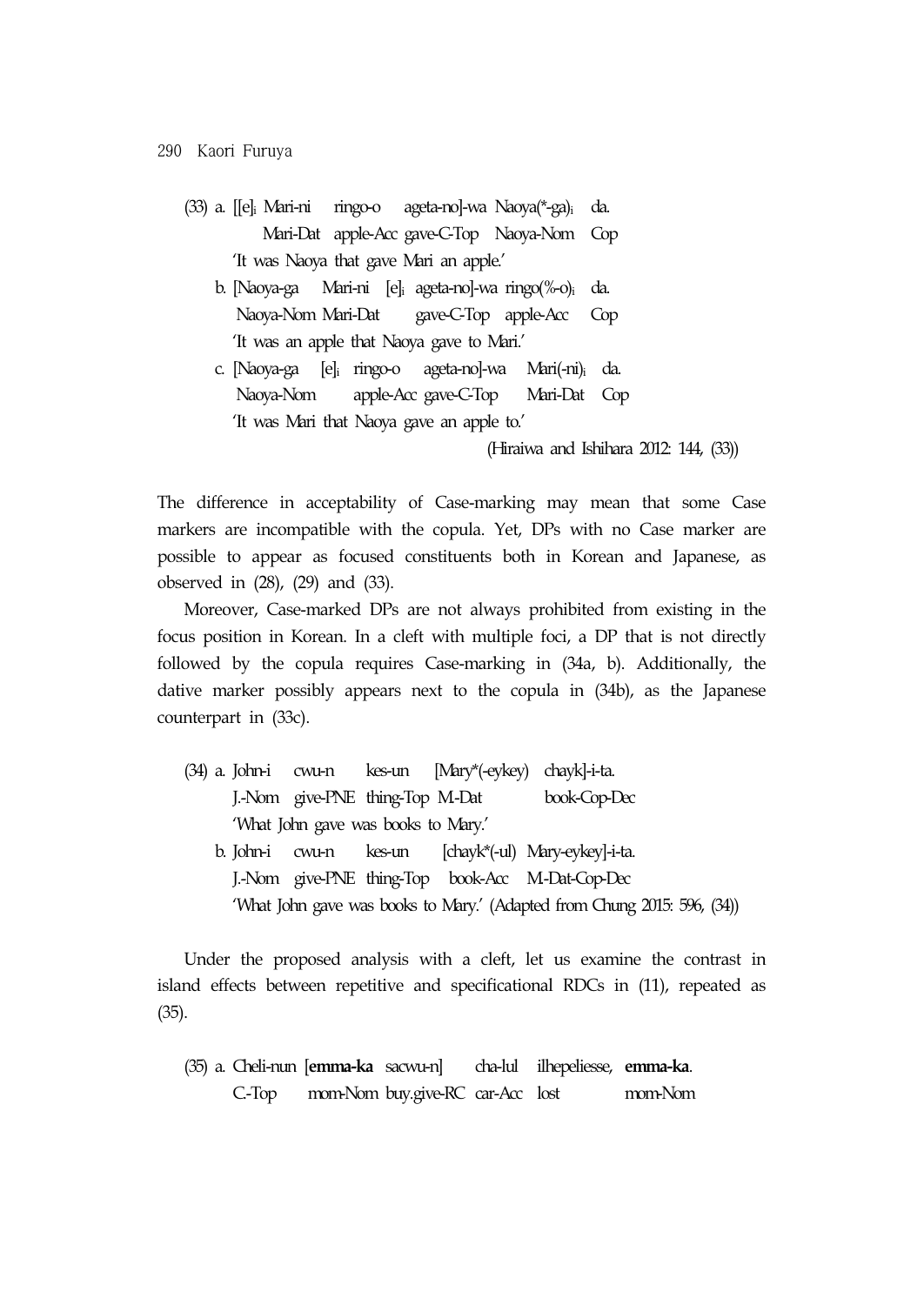'Cheli lost the car that *his mother* bought for him.'

 b. \*Cheli-ka [**kacok-i** sacwu-n] cha-lu ilhepeli-ess-e, **emma-ka**. C.-Nom family-Nom buy-RC car-Acc lose-Pst-Dec mom-Nom 'Cheli lost the car that his family bought for him, his mother, specifically.'

Unlike (35a, b), the Japanese counterparts in (36a, b) appear to show no difference between the two.

(36) a. ?\*John-ga [Mary-ga **Bill-ni** ageta hon-o ] nusunda yo, **Bill-ni**. J-Nom M.-Nom B-Dat gave book-Acc stole-Prt B-Dat 'John stole the book that Mary gave to Bill, to Bill.' (Tanaka 2001: 556) b. \*John-ga [Mary-ga **ano tomodati-ni** ageta hon-o] nusunda yo, **Bill-ni**. J-Nom M.-Nom the friend-Dat gave book-Acc stole-Prt B-Dat 'John stole the book that Mary gave to the friend, to Bill.'

I claim that the difference between (35a) and (35b) lies in structure (i.e. interpretation), rather than in language variation between (35) and (36). To my intuition, as shown with the English glosses, (35a, b) can be interpreted in (37a, b) respectively, which are schematized in (38a, b).

(37) a. Cheli-nun [**emma-ka-**<sup>i</sup> sacwu-n] cha-lul ilhepeliesse,([ *t*i cha-lul C.-Top mom-Nom buy.give-RC car-Acc lost car-Acc sacwu-n kes-un]) **emma**i(-i-ta). buy.give-Mod Kes-Top mom-Cop-Dec 'Cheli lost the car that his mother<sub>i</sub> bought for him, (it is) his mother<sub>i</sub> ([who *t*i bought the car]).' b. \*Cheli-nun [**kacok-**<sup>i</sup> sacwu-n] cha-lul ilhepeliesse, (Cheli-ka C.-Top family-Nom buy.give-RC car-Acc lost C-Nom [[ *t*<sup>i</sup> *t*j sacwa-n] cha-lulj] lhepeli-n kes-un) **emma**i(-i-ta). buy.give-RC car-Acc] lost-Mod Kes-Top mom-Cop-Dec

"Cheli lost the car that his family bought for him, (it is) his mother<sub>i</sub> (that Cheli lost [the carj [that *t*i bought *t*j]]).'

(38) a.  $[s_1 \cdots ] [s_2 = c_{\text{left}} ( [ \cdots t_i \cdots ] ) X P_i (Cop) ]$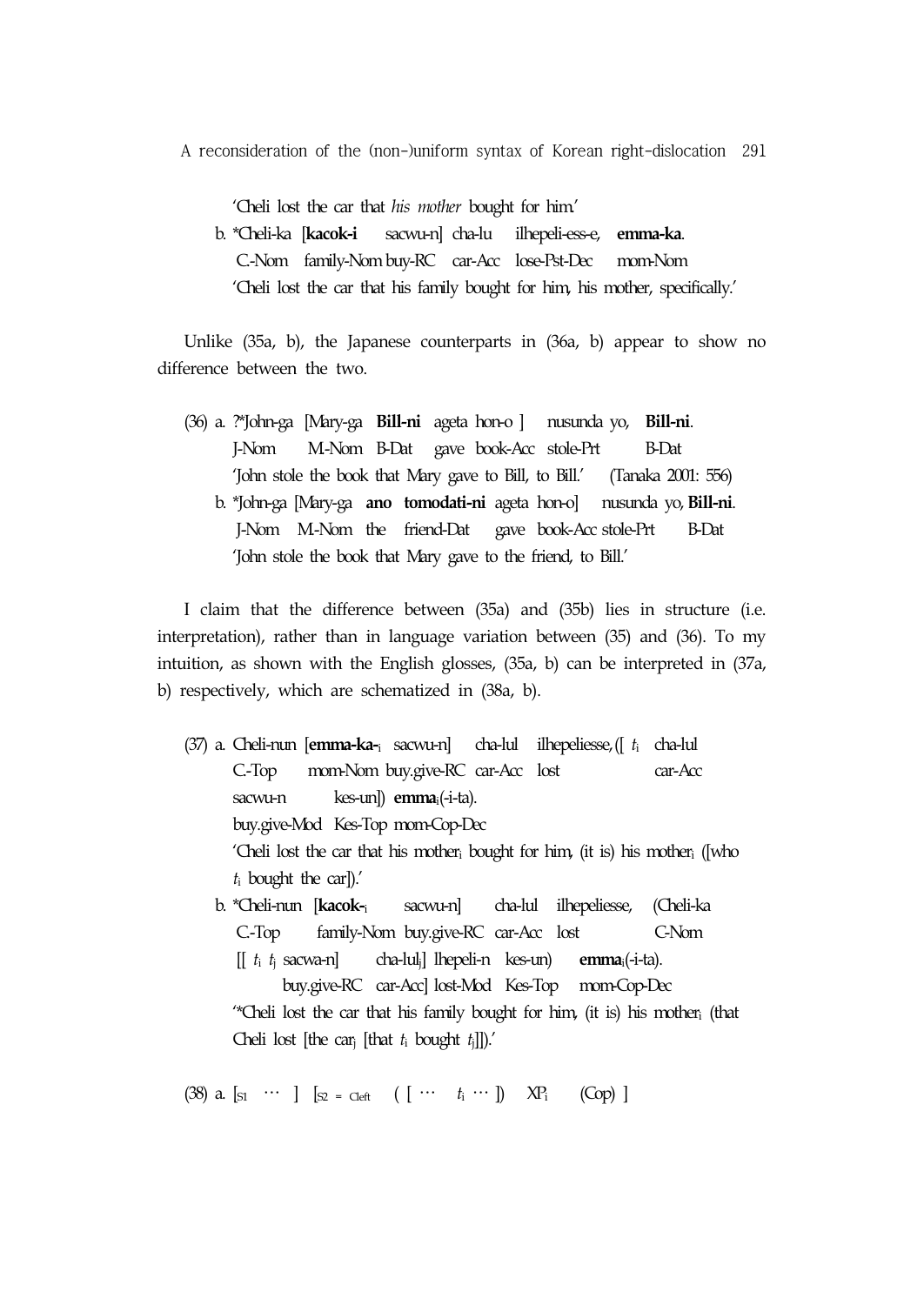b.  $*$ [S1 … ] [S2 = Cleft ( [island …  $t_i$  … ])  $XP_i$  (Cop) ]

In  $(38a, b)$  XP in  $S_2$  is equally a cleft constituent moved out of the clefted clause. Yet, unlike (38a), (38b) is ungrammatical. The ungrammaticality of (38b) results from an island violation caused by XP. Contra Ahn and Cho (2016), even when it is deleted at PF, the violation remains at LF and repair-by-deletion does not apply here. Likewise, I also attribute the ungrammaticality of (12), (13) and (36) (possibly along with (17)) to island effects, independently of distinct focus readings at the representational level. Since both specificational and repetitive RDCs can have the same types of information structure as observed in 2.2, LF representations for specificational and repetitive RDCs should be identical to each other in terms of information structure.

To be clear, I claim that the proposed structure with a cleft in (30) is an additional bi-clausal analysis of some RDCs along with the prevailing bi-clausal analysis (that assumes the duplication of a clause in sequence). It is not always the case that the proposed analysis and the prevailing bi-clausal analysis uniformly account for RDCs. RDCs with the duplication of a verb in (39a, b) are explained in the prevailing bi-clausal analysis in (39c), unlike in the proposed analysis in (39d).

- (39) a. Cheli-ka {**sakwa-lul /** *pro*} mek-ess-e, **sakwa-lul** mek-ess-e. C.-Nom apple-Acc eat-Pst-Dec apple-Acc eat-Pst-Dec 'Cheli ate {an apple / *pro*}, ate an apple.'
	- b. Cheli-ka {**kwail-ul /** [e]ellipsis} mek-ess-e, **sakwa-lul** mek-ess-e. C.-Nom fruit-Acc eat-Pst-Dec apple-Acc eat-Pst-Dec 'Cheli ate {fruit / [e]<sub>ellipsis</sub>}, ate an apple.
	- c.  $[s_1 \cdots] [s_2 \quad vP_i \quad [s_2 \cdots t_i \cdots] ]$
	- d.  $*$ [ $_{S1}$   $\cdots$  ]  $\left[ {}_{S2}$  = Cleft  $\left( \begin{array}{ccc} \leftarrow & & \\ \leftarrow & & \\ \end{array} \right)$   $\vee$ P<sub>i</sub>  $\left($ Cop)]

To sum up, based on the possibility of copula insertion to the right periphery I argued for an additional bi-clausal analysis. I claimed that the second clause can possibly be a cleft for some RDCs, where a focused phrase is moved out of a cleft clause. In this case, island effects result from movement of the cleft constituent in  $S_2$  in syntax.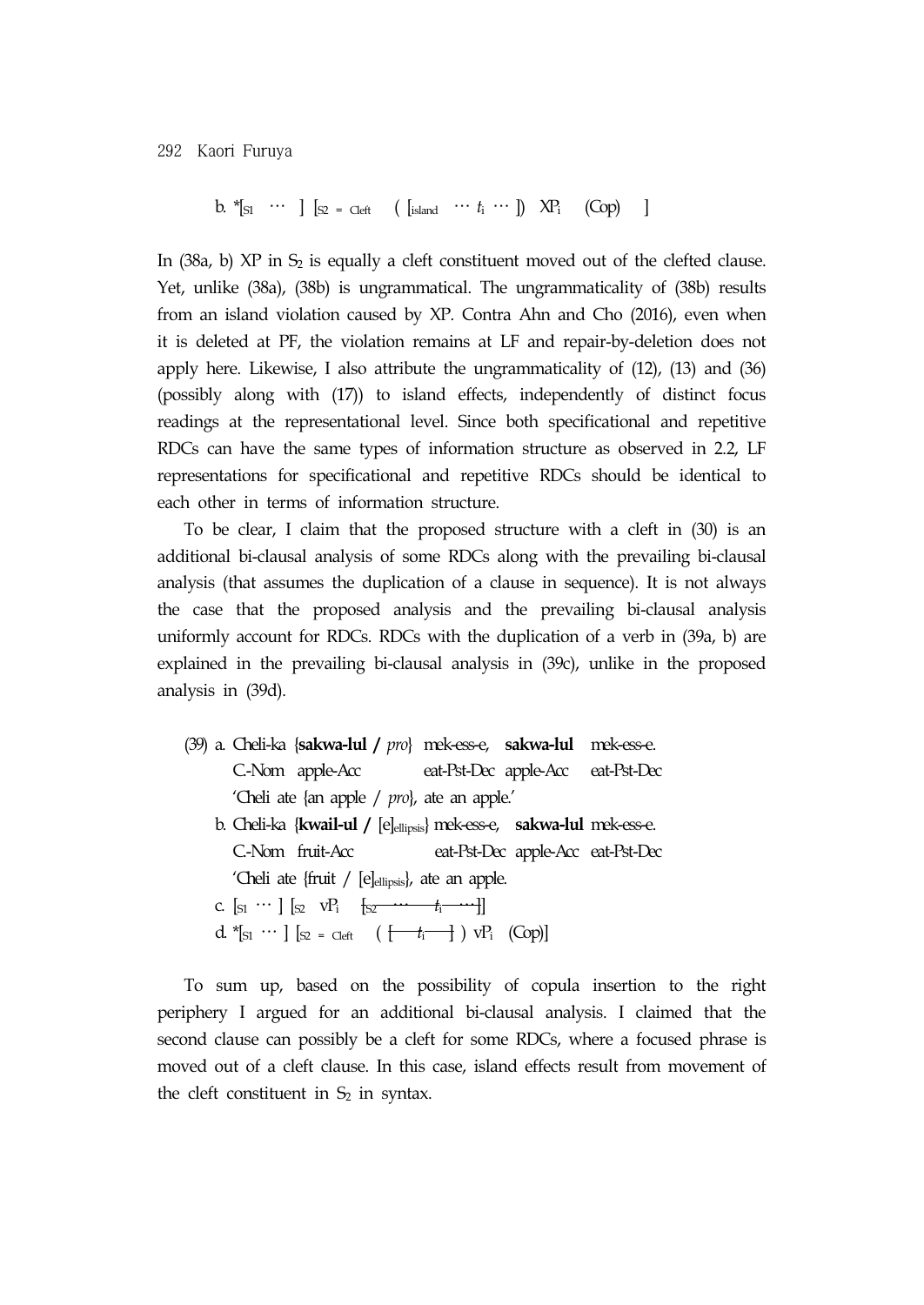# **3.2 A mono-clausal structure with microscopic differences between Korean and Japanese**

Now I examine (25b), repeated as (40).

(40)  $\left[\mathbf{s} \cdots \mathbf{t}_{i} \cdots \mathbf{verb}\right]$  \*(XP<sub>i</sub>)

In (40) the postposed element in the RDC should obligatorily serve as antecedent of the trace. Here I adopt a mono-clausal structure. In the literature of RDCs, both leftward and rightward movement of XP along with its base-generation have been proposed cross-linguistically (Simon1989; Takita 2014 for Japanese, Ko and Cho 2009; C-H Lee 2013; Ko 2016; J-S Lee 2017 for Korean, Mahajan 1997; Manetta 2012 for Hindi, Simpson and Choudhury 2015 for Hindi and Bengali, among others). Although a detailed analysis of (40) including the directionality of movement of XP in (40) is beyond the scope of this paper, I offer an argument for a mono-clausal structure (40) with right-dislocation of adnominal elements.5

Postposing some adnominal elements is grammatical in Korean and Japanese in  $(41) - (43)$ .

(41) Postposing of adjectival modifiers a. Yenghi-ka [DP [e] cha]-lul sass-ta [XP maywu khun]. Y.-Nom car-Acc bought-Dec very big Yenghi bought a very big car.' b. Hanako-ga[<sub>DP</sub> [e] kuruma]-o katta-yo, [<sub>XP</sub> sugoku ookii]. H.-Nom car-Acc bought-FP very big 'Hanako bought a very big car.' (Shimojo 1995: 110, (41b))

<sup>5</sup> One might state that a mono-clausal analysis with base-generation may possibly account for the derivation of (40) (C-H Lee 2013; J-S Lee 2017; and Takita 2014). However, it is not clear why a postverbal element is linked with a null argument by being base-generated on the right periphery in RDCs. If a base-generation analysis of RDCs denies the presence of a preverbal null element as a trace preverbally, it is also mysterious why RDCs differ from non-RDCs in light of null arguments. I do not pursue a base-generation analysis in this paper.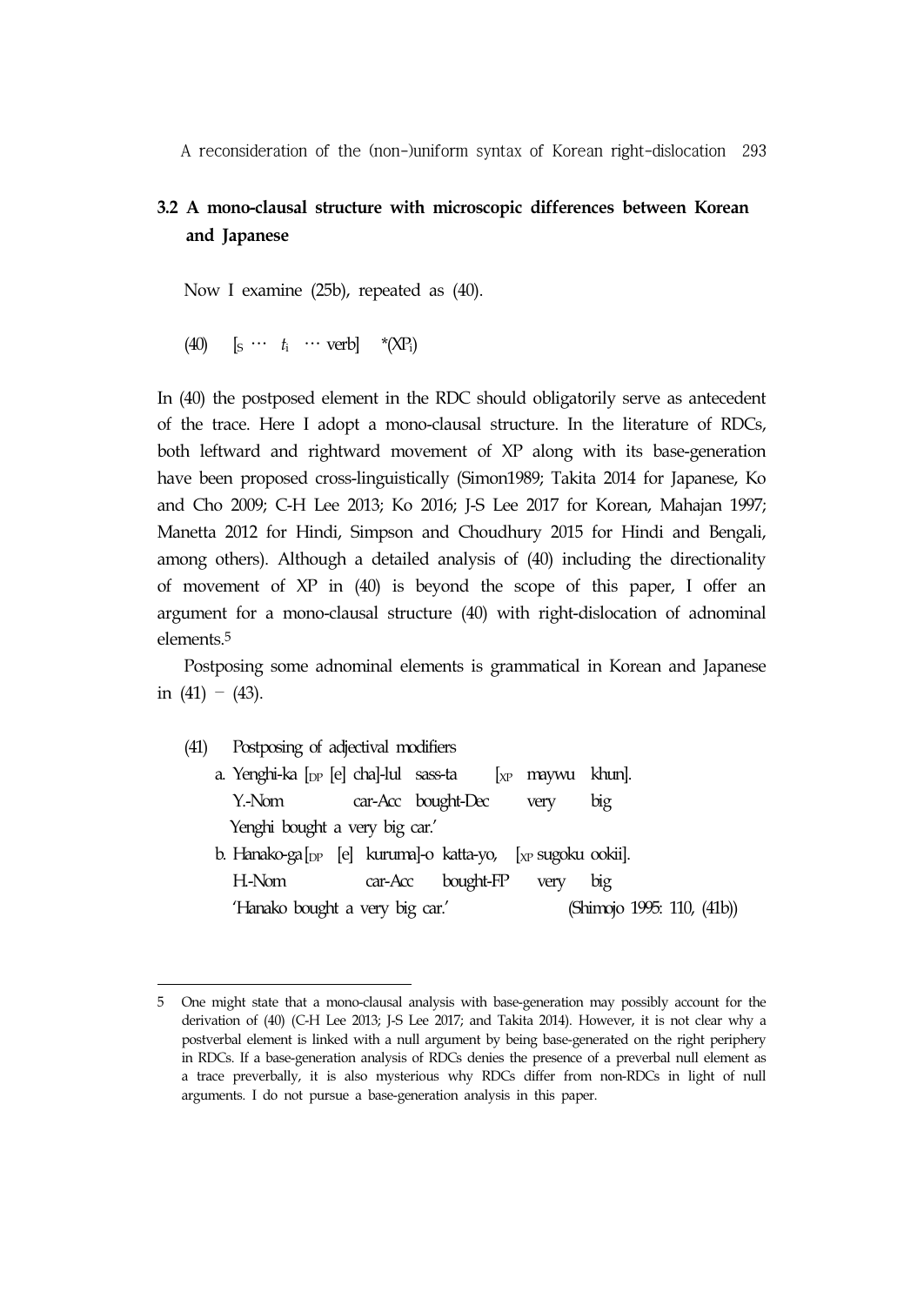(42) Postposing of demonstratives

- a. \*Na-nun machimnay $[$ <sub>DP</sub> [e] yenghwa]-lul poass-ta,  $[xP]$  ce]. I-Top finally movie-Acc watched-Dec that 'I finally watched that movie.'
- b. Watasi-wa tsuini [DP [e] eega]-o mita -yo, [XP ano]. I-Top finally movie-Acc watched-FP that 'I finally watched that movie.' (Shimojo 1995: 110, (42b))
- (43) Postposing of relative clauses
	- a. ??Chelswu-ka $[p_{\rm P}$  [e] cha]-lul wuncenhayess-ta,  $[p_{\rm P}$  ecey sa-n]. C.-Nom car-Acc drove-Dec yesterday bought-RC 'Chelswu drove the car that he bought yesterday.'
	- b. Taro-ga $\lceil_{\text{DP}} \rceil$  [e] kuruma]-o untensita-yo,  $\lceil_{\text{CP}} \rceil$  kinou katta]. T.-Nom car-Acc drove-FP yesterday bought 'Taro drove the car that he bought yesterday.' (Kamada 2009: 13, (43b))

Obviously, in (41a, b) both languages allow adjectival modifiers alone to appear postverbally even though the nominals that they modify remain preverbally (Ko g2014, 2015; Park and Kim 2009; Chung 2016). On the other hand, in (42a) the Korean demonstrative *ce* 'that' cannot appear in the postverbal domain apart from the noun *venghwa* 'movie', whereas in (42b) the Japanese demonstrative *ano*  'that' can be postposed to the right periphery. In (43a), the right-dislocation of the Korean relative clause by itself is degraded. In contrast, the Japanese counterpart in (43b) is grammatical (Manetta 2012 for Hindi). These contrasts indicate that adnominal elements are not always right-dislocated to the right periphery in Korean, as opposed to Japanese (which I return shortly). Yet, it is also clear that some adnominal elements can appear on the right periphery in both languages. The preverbal empty category (that is understood to be associated with a postposed adnominal element) cannot be an argument ellipsis since the postverbal adnominal element is not an argument. It cannot be *pro* either since an adnominal modifier as in (41) and (43) is not referential. I suggest that preverbal null elements in  $(41)$  –  $(43)$  are traces of postposed adnominal elements. Put differently, right-dislocation of adnominal elements on the right edge are derived via movement, in favor of (40).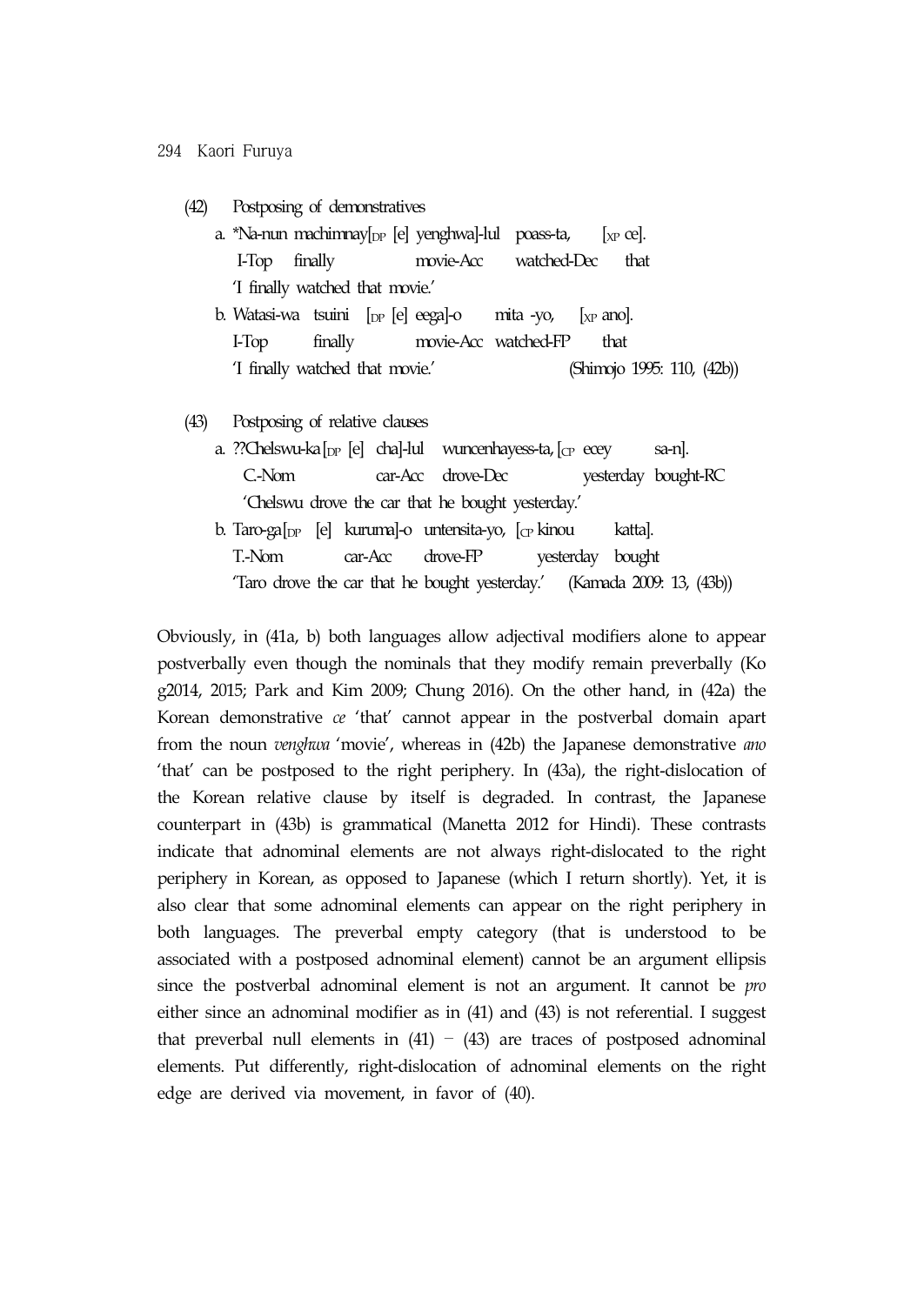To support this claim, let us look at (44) and (45).

(44) *What did Yenghi do?*

| a. Yenghi-nun $\begin{bmatrix} p & t_i & cha-lul \end{bmatrix}$ sass-ta,                 |      |                         | [maywu khun] <sub>i</sub> . |     |                       |
|------------------------------------------------------------------------------------------|------|-------------------------|-----------------------------|-----|-----------------------|
| $Y.$ Top                                                                                 |      | car-Acc bought-Dec very |                             | big |                       |
| 'Yenghi bought a very big car.'                                                          |      |                         |                             |     |                       |
| b. *Yenghi-nun $\lceil_{DP} \rceil$ x <sub>P</sub> maywu $t_i$ $\lceil$ cha-lul sass-ta, |      |                         |                             |     | [khun <sub>li</sub> . |
| $Y.$ Top                                                                                 | very |                         | car-Acc bought-Dec big      |     |                       |
| 'Yenghi bought a very big car.'                                                          |      |                         |                             |     |                       |

- (45) *What did you buy?*
	- a. Na-nun[DP *t*<sup>i</sup> cha-lul] pilli-ess-e **Yenghi-uy**i. I-Top car-Acc borrow-Pst-Dec Y.-Gen 'I borrowed Yenghi's car. b. \*Na-nun [DP [DP *t*<sup>i</sup> emma-uy] cha-lul] pilli-ess-e **Yenghi-uy**i. I-Top mother-Gen car-Acc borrow-Pst-Dec Y.-Gen 'I borrowed Yenghi's mother's car.' (Adapted from Ko 2014: 302, (45))

In (44a) the adjectival modifier can appear outside the DP postverbally. In contrast, in (44b) the adjective modifier cannot exist postverbally apart from its own modifier. Likewise, in (45a) the possessor can be postposed out of the DP. Yet, in (45b) the possessor cannot be outside the DP that is located in the larger DP. This phenomenon indicates that an adnominal element can be outside the host DP, but not further. I assimilate the phenomenon to Bošković's (2016) observation in (46) and (47).

|  |       | (46) a. Pametne <sub>i</sub> on cijeni      |         | $\begin{bmatrix} N\mathbb{P} & t_i & \text{prijateljel.} \end{bmatrix}$ |                                          | Serbo-Croatian            |
|--|-------|---------------------------------------------|---------|-------------------------------------------------------------------------|------------------------------------------|---------------------------|
|  |       | smart he appreciates                        |         | friends                                                                 |                                          |                           |
|  |       | b. *Pametni $h_i$ on cijeni                 |         |                                                                         | [ $_{NP}$ prijatelje [ $t_i$ studenata]] |                           |
|  | smart | he appreciates                              | friends |                                                                         | students                                 |                           |
|  |       | 'He appreciates friends of smart students.' |         |                                                                         |                                          | (Bošković 2016: 42, (46)) |
|  |       |                                             |         |                                                                         |                                          |                           |

(47) a. Of who(m)<sub>i</sub> did you see [ $_{NP}$  friends  $t_i$  ]? b. ?\*Who<sub>i</sub> did you see  $\lbrack_{\text{NP}}$  enemies  $\lbrack$  of friends of  $t_i$   $\rbrack$ ? (ibid. 41, (47))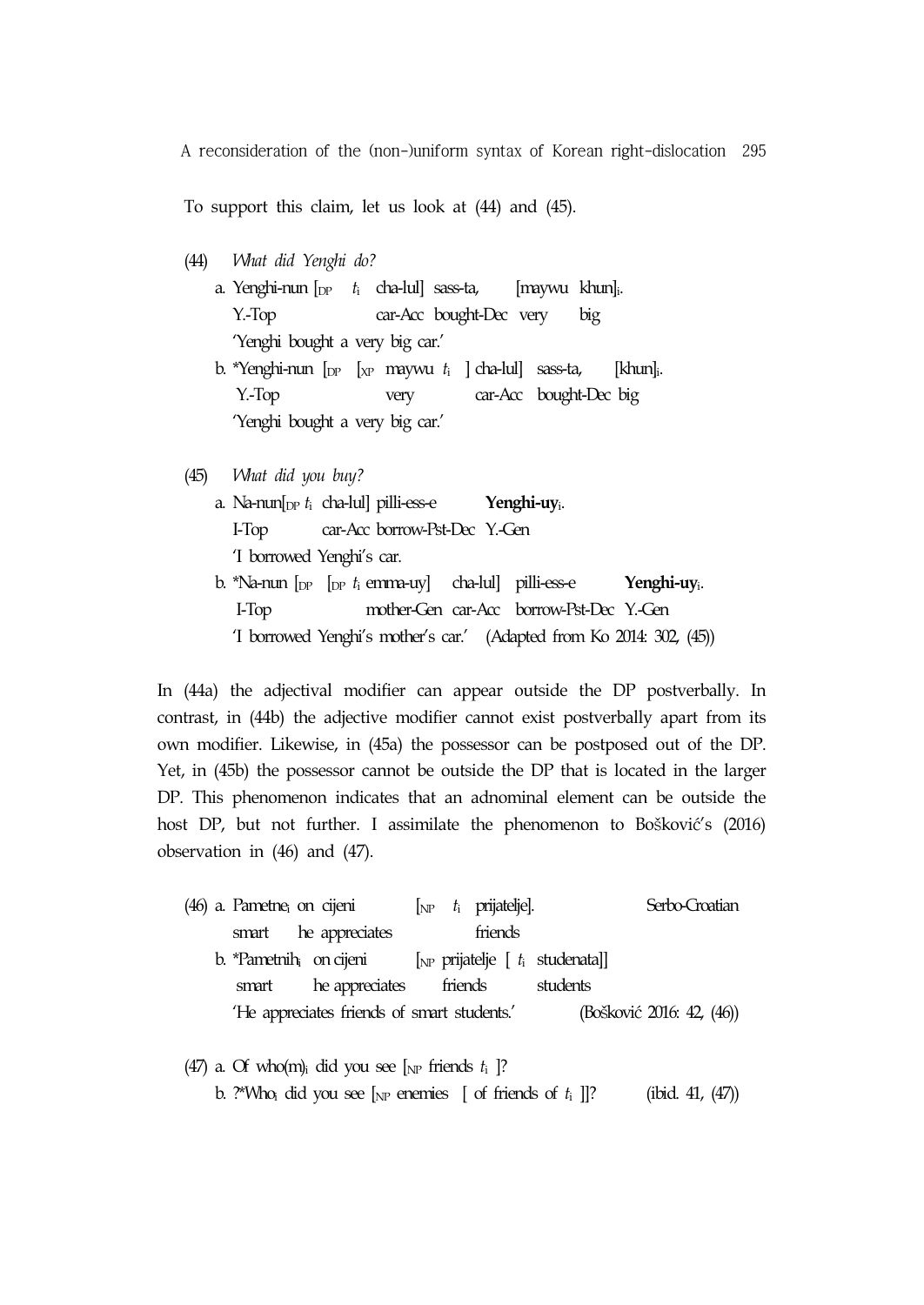Bošković (2016) argues that the highest projection in the thematic domain of a lexical head and the highest projection in the non-thematic domain function as phases (e.g. Baltin 1981 for the same line of argument in Government and Binding framework). Phases are transferred to spell-out multiple times by successive-cyclic movement, as shown in (48) (cf. Chomsky 2001 and his subsequent work).

(48) Bošković's (2016) phase theory



Under the multiple spell-out framework, not only XP but also YP and ZP in its Spec and complement are phases, and they can undergo movement whereas any element inside the phases cannot. In this analysis, the moved adnominal modifiers in (46a) and (47a) (corresponding to YP in (48)) are phases, and their movement out of NP is grammatical. On the other hand, movement of the adnominal modifiers out of phases is ungrammatical in (46b) and (47b). Both types of movement are schematized in (49).

(49) a. … XPi … [phase… *t*<sup>i</sup> … ] b.  $* \cdots \times P_i \cdots$  [phase  $\cdots$  [phase  $\cdots t_i \cdots$  ]

Given this framework of a phase theory, the adnominal elements in (44a) and (45a) are phases and undergo movement without crossing any phase boundary. Thus, the sentences are grammatical. On the other hand, the counterparts in (44b) and (45b) are derived by crossing phases, leading to ungrammaticality. This is in favor of (40). Notice that Ko's (2014, 2015) analysis with sideward movement and Chung's (2016) proximity-based analysis cannot account for the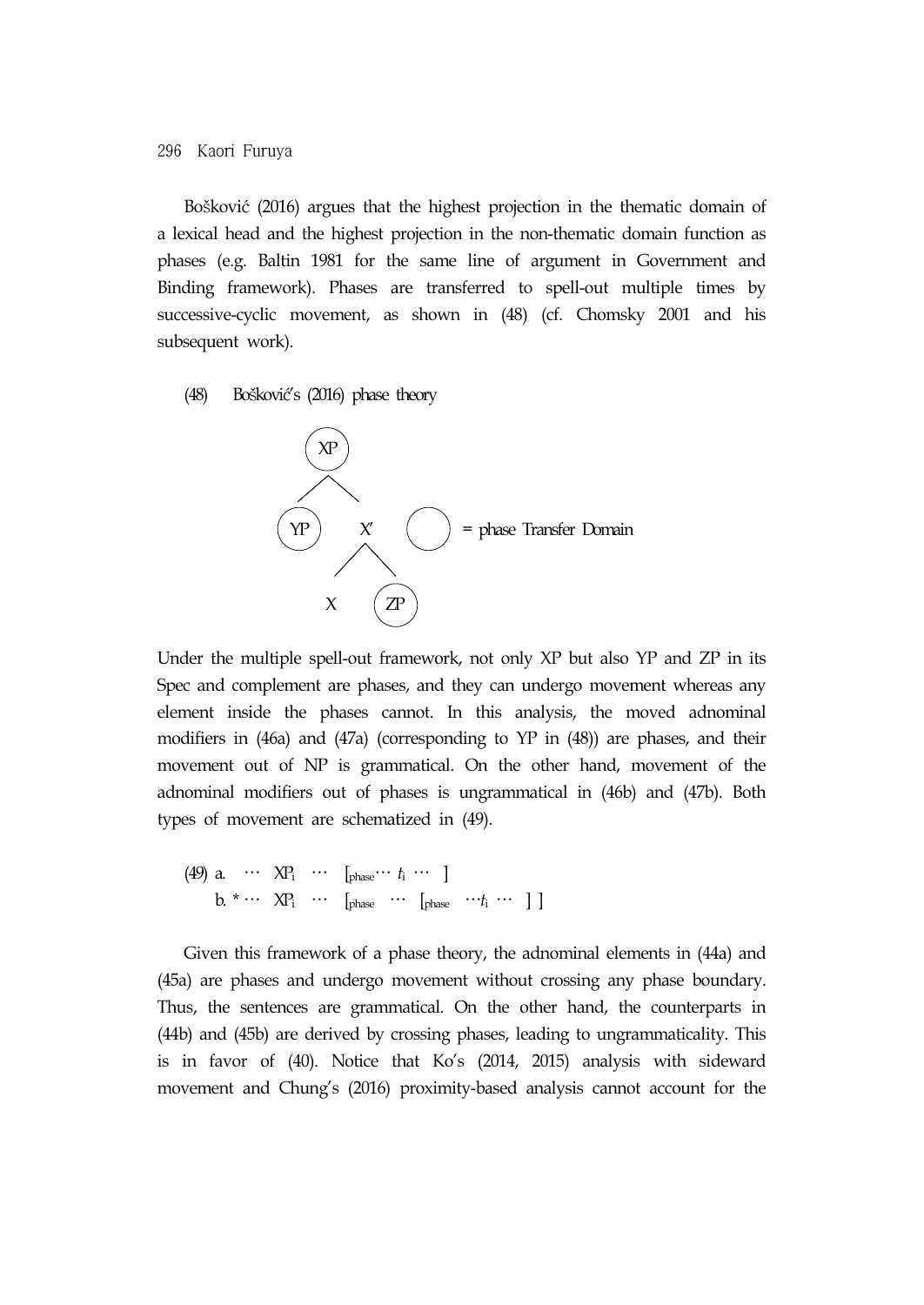ungrammaticality in (44) and (45) since movement out of a phase is irrelevant in these analyses and thus they would make a wrong prediction for these examples.

Why is the right-dislocation of Korean demonstratives and relative clauses ungrammatical or degraded in (42a) and (43a)? I attribute this phenomenon to a PF-filter that constrains on extraposition of a relatively "non-heavy" constituent that appears to the right of its canonical position (Baltin 2005 for a review). The Korean demonstrative *ce* 'that' is not a "heavy" element and prevented from appearing at the right periphery. I assume that this holds for the relative clause in (43a). The PF-filter also accounts for the contrast in right-dislocation of Korean adjectival modifiers reported by Park and Kim (2009) in (50).

|  | (50) a. John-i $\lbrack_{DP}$ [e] sinpwu-lul] mannass-ta $\lbrack_{XP}$ acwu yeppun].                                                         |  |        |                                                        |  |
|--|-----------------------------------------------------------------------------------------------------------------------------------------------|--|--------|--------------------------------------------------------|--|
|  | I-Nom bride-Acc met-Dec                                                                                                                       |  | very   | pretty                                                 |  |
|  | John met a very pretty bride.                                                                                                                 |  |        |                                                        |  |
|  | b. $\frac{1}{2}$ b ohn-i $\left[$ <sub>DP</sub> $\left[$ e $\right]$ sinpwu-lul $\left[$ mannass-ta $\left[$ <sub>XP</sub> yeppun $\right]$ . |  |        |                                                        |  |
|  | I-Nom bride-Acc met-Dec                                                                                                                       |  | pretty |                                                        |  |
|  | 'John met a very pretty bride.'                                                                                                               |  |        |                                                        |  |
|  |                                                                                                                                               |  |        | (Park and Kim 2009: 32-33 with their judgements, (50)) |  |

In (50a, b) the adjectival modifiers are postposed to the right periphery and yet the grammaticality differs between the two. The "heavy" modifier *acwu yeppun* 'very pretty' in (50a) is grammatical, whereas the "non-heavy" counterpart *yeppun* 'pretty' is degraded in (50b). Park and Kim (2009: 32) state that short forms are generally not viable options as right-dislocated elements; heavy forms are generally required of them. This statement is consistent with the PF-filter for the Korean examples. Note that the PF-filter is a language-specific constraint for Korean RDCs, and thus the Japanese counterparts are grammatical.

I examined right-dislocation of adnominal elements in a mono-clausal analysis in Korean and Japanese. In Bošković's (2016) framework of a phase theory, I argued that adnominal elements undergo movement and thus that their crossing a phase induces ungrammaticality. Although the proposed analysis in (40) is silent to the direction of movement, the ungrammaticality would not be repaired at a later stage of the derivation or LF whether adnominal elements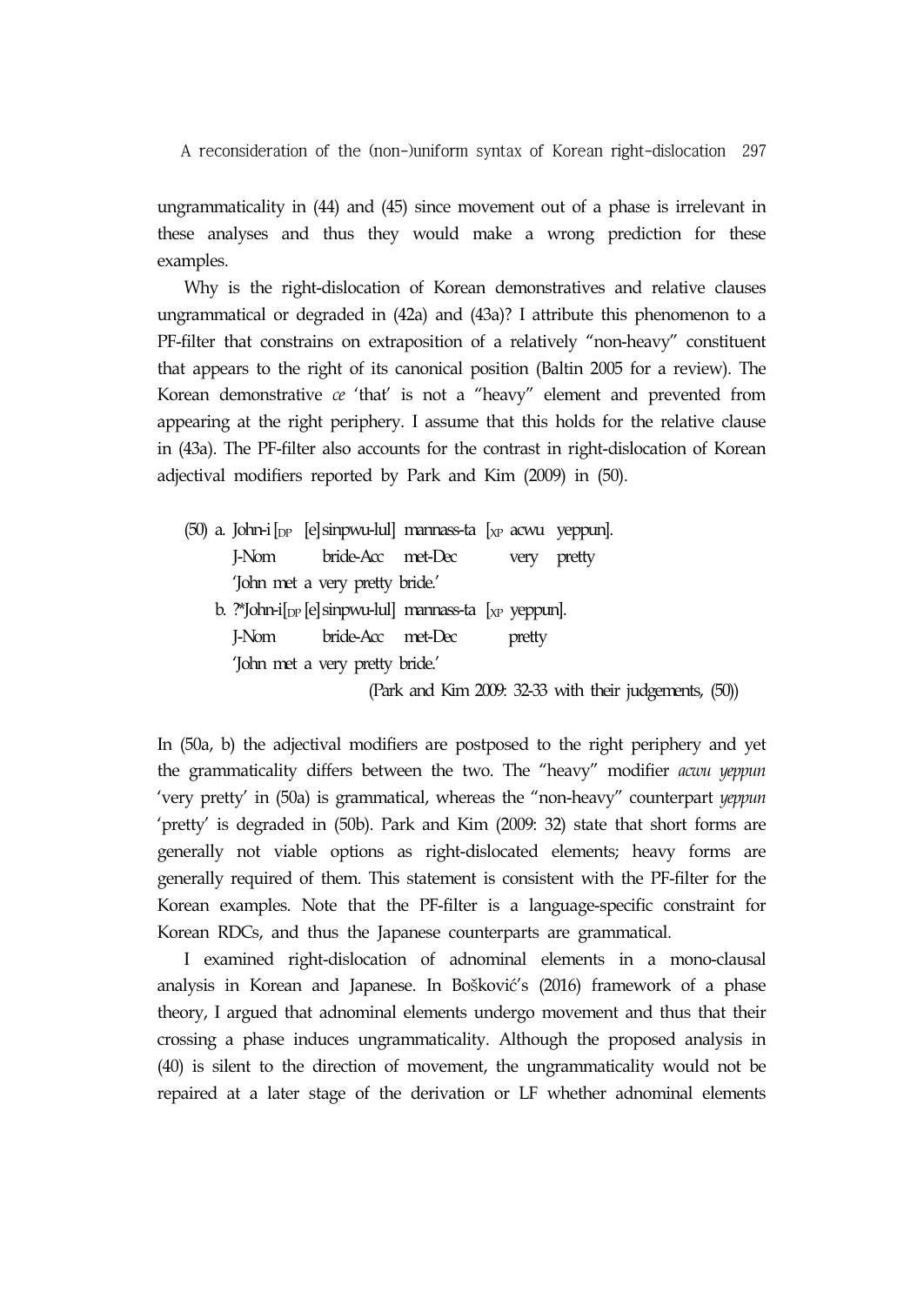undergo leftward or rightward movement in a mono-clausal analysis.

# **4. (Non-)parallelism between RDCs and fragment answers**

To support the proposed non-uniform analysis of RDCs, I show (non-)parallelisms between RDCs and fragment answers. Let us review Ahn and Cho's (2016, 2017) claim that RDCs are in parallel to fragment answers with the example (51).

|  |                       | (51) a. Chelswu-ka nwukwu-lul manna-ss-ni? |                                  |
|--|-----------------------|--------------------------------------------|----------------------------------|
|  | C-Nom                 | who-Acc meet-Pst-O                         |                                  |
|  |                       | 'Who did Chelswu meet?                     |                                  |
|  | b. Yenghi-lul.        |                                            |                                  |
|  | $Y - Acc$             |                                            |                                  |
|  | 'Chelswu met Yenghi.' |                                            | (Ahn and Cho 2016: 216, $(51)$ ) |
|  |                       |                                            |                                  |

When someone asks the question in (51a), in reply the short answer in (51b) is possible. In Ahn and Cho's analysis, (51b) is derived from the combination of movement and PF deletion, shown in (52).

(52) [Yenghi-luli [*Chelswu-ka t*i manna-ss-e]] (ibid. 216)

In order to derive the word order of (51b), the element *Yenghi-lul* undergoes leftward scrambling and the remaining is deleted at PF. Ahn and Cho (2016, 2017) suggest that the RDC (53) has the same process, schematized in (54).

| (53) |                       | Chelswu-ka manna-ss-e Yenghi-lul.                                                                             |             |
|------|-----------------------|---------------------------------------------------------------------------------------------------------------|-------------|
|      |                       | C-Nom meet-Pst-Dec Y.-Acc                                                                                     |             |
|      | 'Chelswu met Yenghi.' |                                                                                                               | (ibid. 216) |
| (54) |                       | $\left[\begin{matrix}H_{\text{Ost}} & \text{Chelswu-ka} & \text{pro}_i \text{ manna-ss-e}\end{matrix}\right]$ |             |

[AppendixYenghi-luli Chelswu-ka *t*i manna-ss-e] (ibid. 216)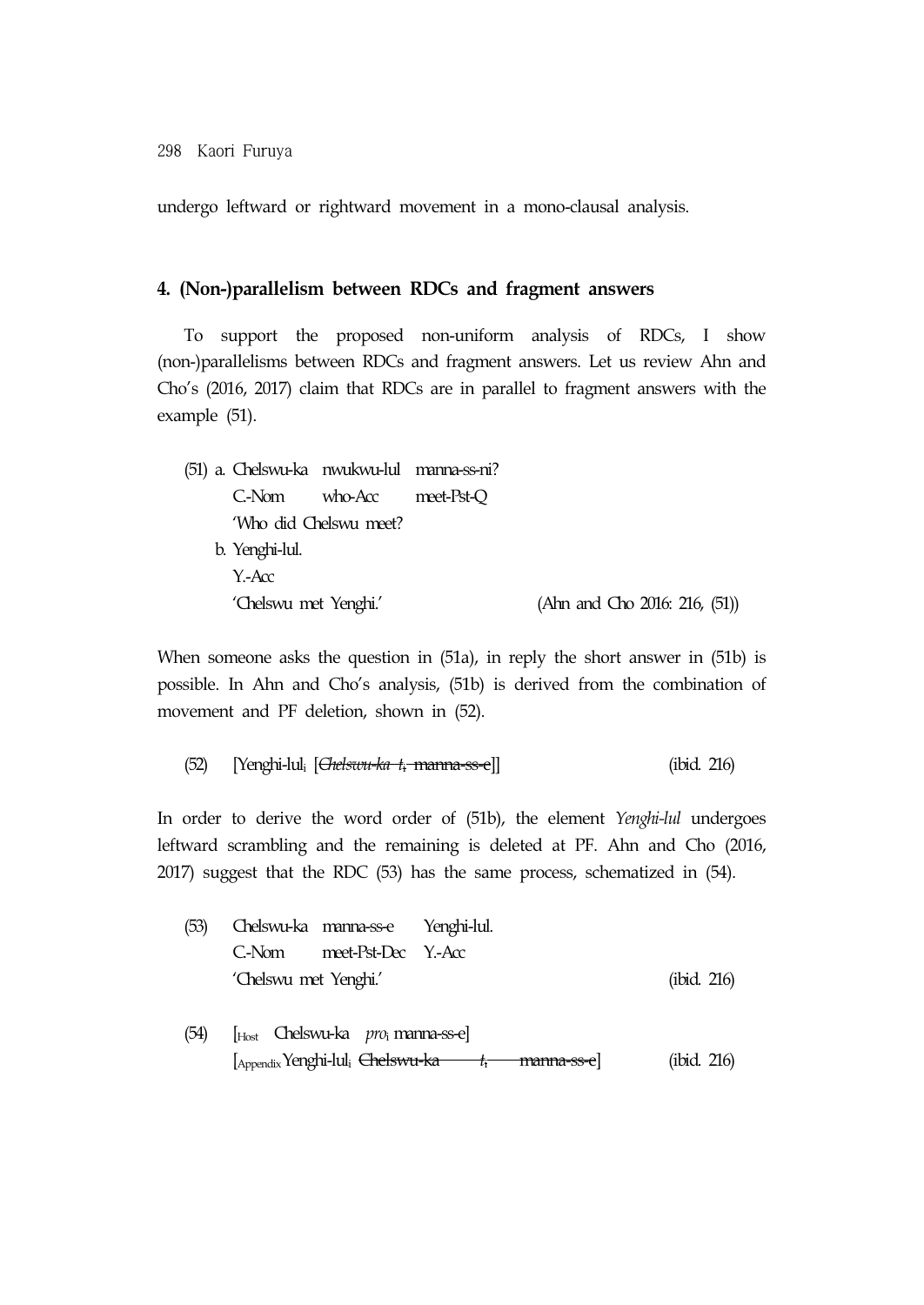In Ahn and Cho's (2016, 2017) analysis, in (54) the first clause contains *pro* that is coreferential with the postverbal DP *Yenghi-lul* in the second clause, and this DP in the second clause is scrambled to the left while the rest is deleted for the correct word order of (53).

However, contrary to Ahn and Cho's analysis in (54) *pro* is used only anaphorically in Korean  $-$  it is not used cataphorically (see 2.1). Moreover, although Ahn and Cho do not pay attention to the contexts where the fragment answer (51) and the RDC (53)/(54) with *pro* are examined, the covert pronoun cannot occur in the same context as in (51) due to the lack of an antecedent for *pro*. This suggests that the comparison between a fragment answer (51b) and the RDC with *pro* (53)/(54) does not seem to be plausible. In the same context as (51), (53) should involve a trace, as shown in (55).

(55) *Who did Chelswu meet?* a. *Chelswu*-nun [e] manna-ss-e \*(Yenghi-lul). C.-Top met-Pst-Dec Yenghi -Acc 'Cheli met Yenghi.' b. [Cheli-nun *t*i manna-ss-e] Yenghi-luli

In (55b), the empty object is a trace of the postposed DP and this DP on the right edge is not deletable. What is significant here is that there is no parallelism (besides movement) between the schemes in (56) and (57).

| (56) [s Fragment <sub>i</sub> $[\cdots t_i \cdots]$ ] |  | for $(51b)$ |
|-------------------------------------------------------|--|-------------|
|-------------------------------------------------------|--|-------------|

 $(57)$  [s  $t_i$  ]  $XP_i$  for (55a)

Let us compare a fragment answer and a RDC with *pro* in (58).

(58) *Did Chelswu really meet Yenghi-lul*i*?* a. (Ung,) Yenghi-luli. (yes,) Y-Acc '(Yes) Yenghi.'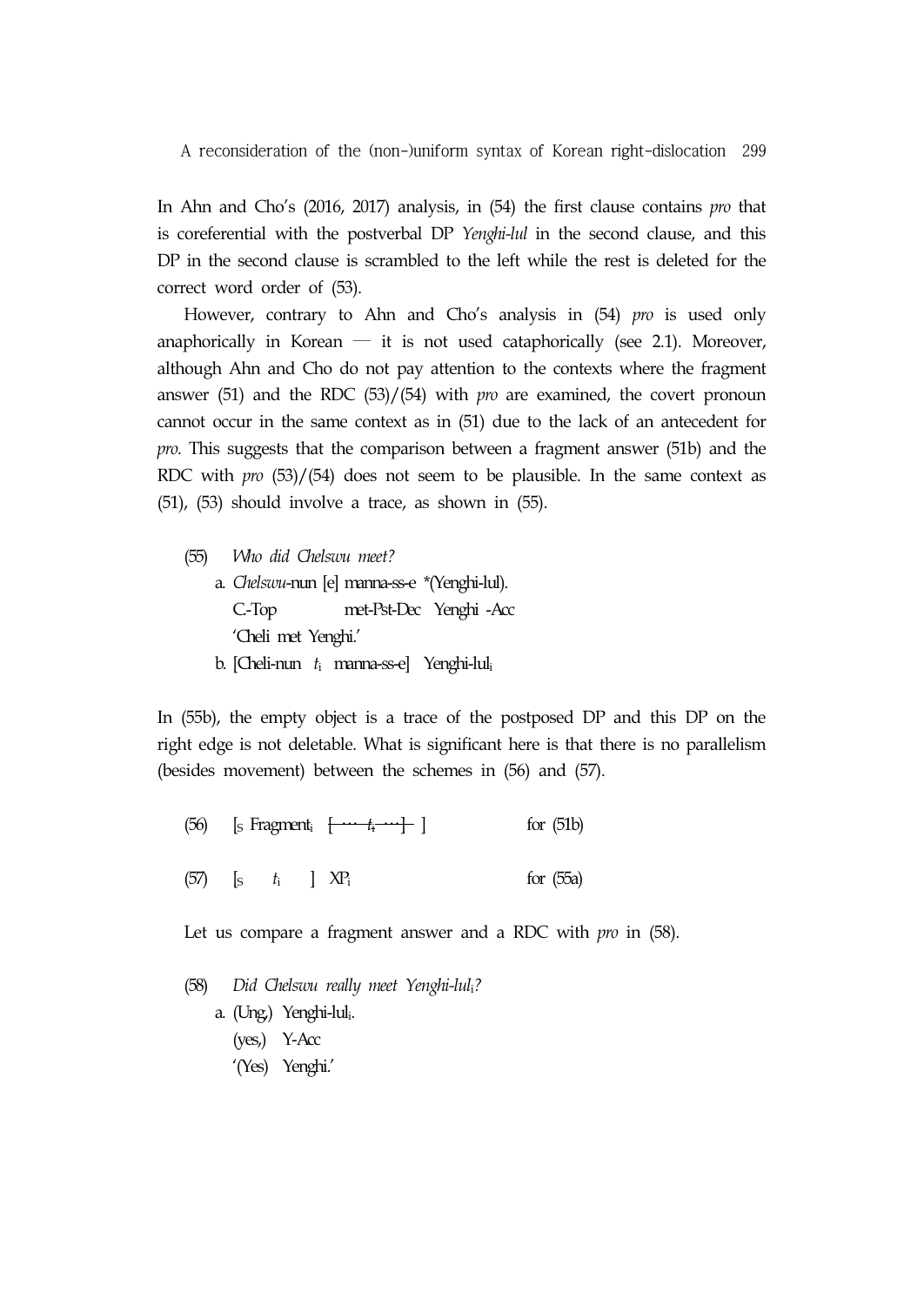b. (Ung,) Chelswu-nun *pro*<sup>i</sup> manna-ss-e, (Yenghi-luli). (yes) Y-Top meet-Pst-Dec Y-Acc '(Yes,) Yenghi met him, (Yenghi).'

In (58a, b), both a fragment answer and a RDC are possible to reply to the question italicized in English. In Ahn and Cho's (2016, 2017) analysis, I assume (59) and (60) for (58a) and (58b) respectively.

(59) [Yenghi-luli [XP Chelswu-ka *t*i manna-ss-e]]

(60) [S1 Chelswu-ka *pro*i manna-ss-e] [S2 Yenghi-luli [ Chelswu-ka *t*i manna-ss-e] ]

In (59), the object is scrambled to the left while PF deletion is applied to the remaining constituent. The same process is observed in  $S_2$  of (60). Importantly, these comparisons between RDCs and fragment answers support the proposed non-uniform analysis of RDCs.

Let us look at one more property of fragment answers in  $(61)$ , where it is fine to add the copula to the fragment answer.

(61) *Did Chelswu really meet Yenghi-luli?* Yenghi-i-ta. Y.-Cop-Dec 'It is Yenghi.'

Based on the possibility of copula insertion and the possible interpretation in (61), I suggest a cleft construction for the fragment answer, schematized in (62) (see also Ahn and Cho 2017 for a cleft interpretation of a fragment answer with the copula).

(62) [XP Chelswu ka *t*i manna-n kes-un] Yenghii-i-ta.

(62) involves a cleft construction, where the presuppositional clausal constituent XP can be deleted at PF. What is relevant to the proposed analysis of RDCs is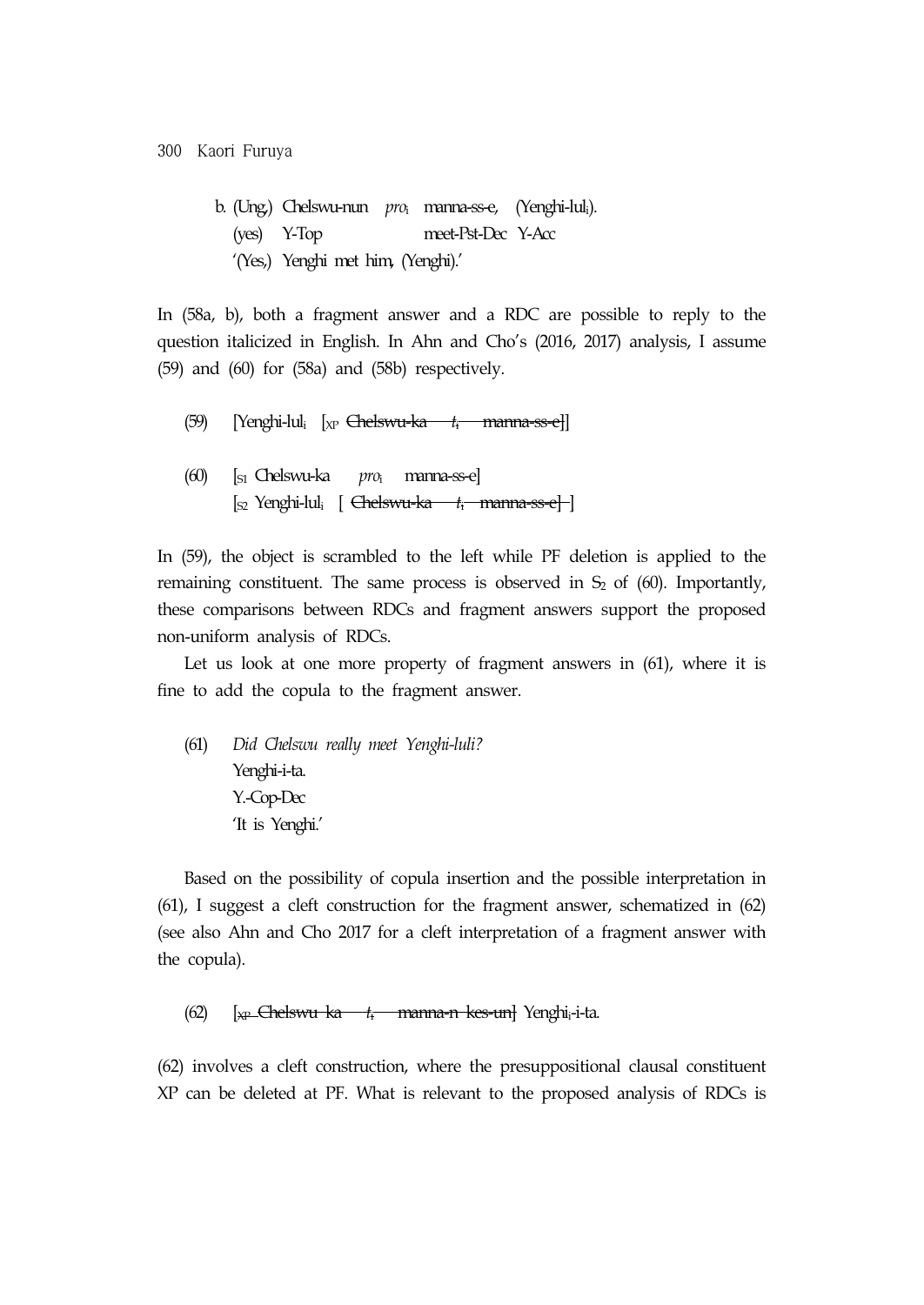that if Ahn and Cho's (2016, 2017) claim for parallelisms between fragment answers and RDCs (with *pro*) is correct to support a bi-clausal structure, it is also possible to mantain the proposed analysis of a RDC with a cleft in (30). Since fragment answers can be in a cleft construction, and some RDCs can likewise involve clefts for the second clauses of a bi-clausal structure.

To summarize, I elaborated on Ahn and Cho's (2016, 2017) analysis of RDCs associated with fragment answers and showed that a RDC with *pro* can be in parallel to fragment answers. However, a RDC with a trace is incompatible with their analysis of fragments. This argument upholds the proposed non-uniform analysis. Moreover, if the assimilation of a fragment analysis to RDCs by Ahn and Cho is on the right track, the proposed analysis of a RDC with a cleft also receives support, due to the possibility of a cleft analysis for fragment answers.

#### **5. Conclusion**

I examined Korean RDCs in light of preverbal (empty) categories relative to postverbal elements, and argued for a non-uniform analysis of the constructions. I showed that preverbal null elements in RDCs are possibly a trace, *pro,* or an argument ellipsis as in the case of non-RDCs. Only in the case of a RDC with a trace, a postposed element is not omissible in given contexts since it serves as antecedent of the trace in the same clause. In contrast, a RDC with *pro* or an argument ellipsis exhibits that these null arguments are not referentially dependent on the postposed element. Moreover, contra Ko (2015, 2016) and Ahn and Cho (2016), I demonstrated that there exists no difference between gapped RDCs and gapless RDCs in terms of information structure and semantic predication relations between elements pre- and postverbally except that a RDC with a trace is incompatible with gapless RDCs in terms of semantic predication relations. What the present paper offers is only a rough outline of the possibility of a non-uniform analysis of RDCs. Nevertheless, to the extent that the non-uniform analysis that I have suggested is successful, it yields three important results. A RDC with a trace has a mono-clausal structure while a RDC with *pro* or an argument ellipsis is bi-clausal. Secondly, the second clause of RDCs in a bi-clausal structure may be possibly a cleft, as opposed to RDCs in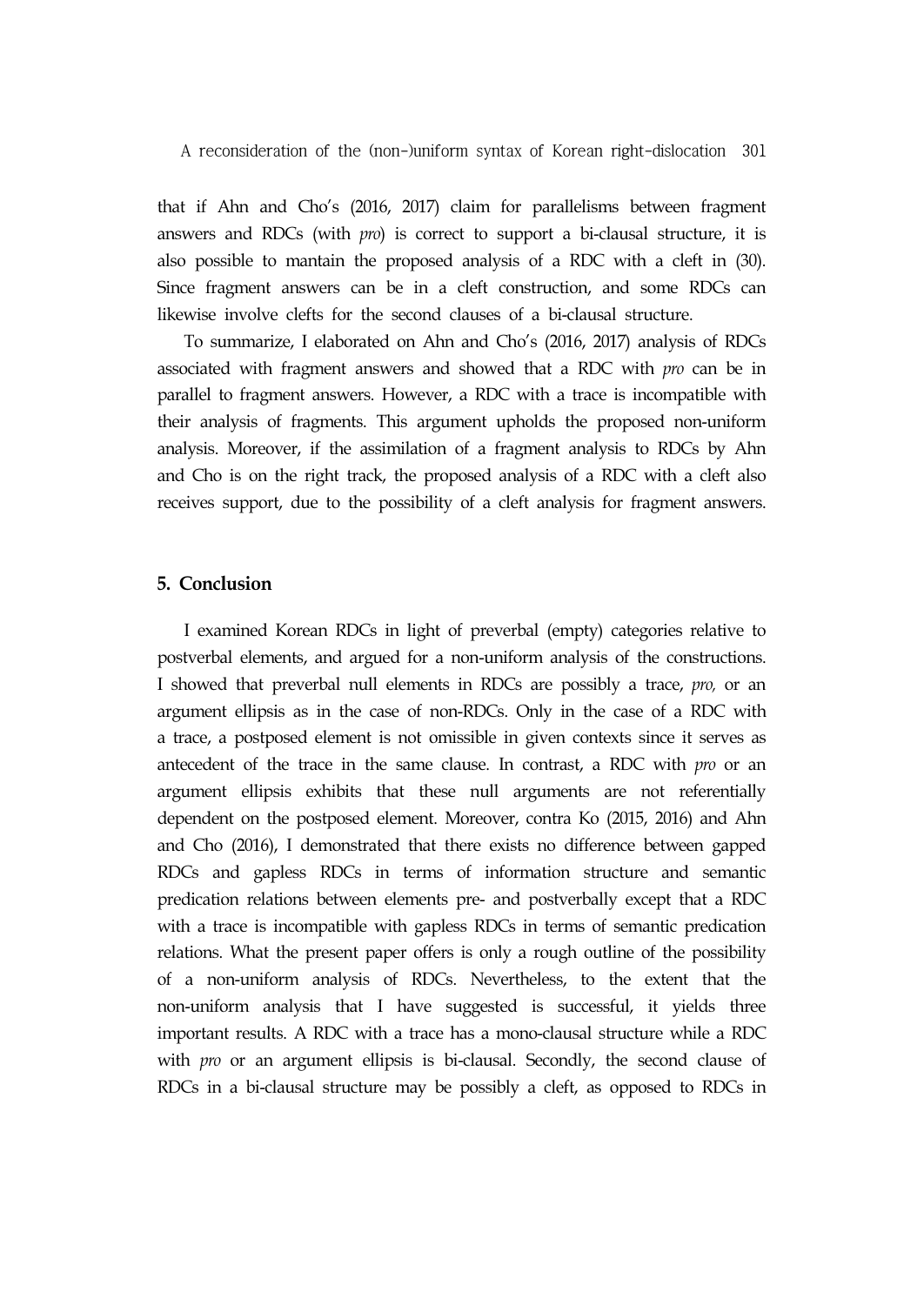a mono-clausal structure. Thirdly, both parallelisms and non-parallelisms exist between fragment answers and RDCs since the latter are not always bi-clausal.

## **References**

- Ahn Hee-Don and Sungeun Cho. 2016. A uniform analysis of right-dislocation: a reply to Ko (2016). *Language Research* 52(5): 213-245.
- Ahn Hee-Don and Sungeun Cho. 2017. A hybrid ellipsis analysis of two types of fragments in Korean. *Linguistic Research* 34(3): 311-359.
- Baltin, Mark. 1981. Strict bounding. In Carl Lee Baker and John J. McCarthy (eds.), *The logical problem of language acquisition*, 257-295. Cambridge, MA: MIT Press.
- Baltin, Mark. 2005. Extraposition. In Martin Everaert and Henk van Riemsdijk (eds.), *The Blackwell companion to syntax*, 2: 237-271. Malden, MA: Wiley-Blackwell.
- Bošković, Željko. 2016. What is sent to spell-out is phases, not phasal complements. *Linguistica* 56(1): 25-66.
- Choe, Hyon Sook. 1987. Successive-cyclic rightward movement in Korean. In Susumu Kuno, John Whitman, and Young-Se Kang. (eds.), *Harvard Studies in Korean Linguistics*  II, 40-56.
- Chomsky, Noam. 2001. Derivation by phase. In Michael Kenstowicz (ed.), *Ken Hale: A life in language*, 1-52. Cambridge, MA: MIT Press.
- Chung, Daeho. 2015. On the syntax of multi-focused fragment answers in Korean: An oblique merge analysis. *Linguistic Research* 32(3): 573-606
- Chung, Daeho. 2016. On what determines the modification relation in Korean adnominal adjunct RDCs. *Linguistic Research* 33(3): 351-371.
- Hiraiwa, Ken and Shinichiro Ishihara. 2012. Syntactic metamorphosis: clefts, sluicing, and in-situ focus in Japanese. *Syntax* 15(2): 142-180.
- Griffiths, James and Anikó Lipták. 2014. Contrast and island sensitivity in clausal ellipsis. *Syntax* 17: 189-234.
- Kamada, Kohji. 2009. *Rightward movement phenomena in human language*. PhD Dissertation. University of Edinburgh.
- Kim, Sung-Woong and Yong-Tcheol Hong. 2013. Hanging topic, pseudo-right dislocation and (pseudo) fragment answers. Talk presented at Occasional Workshop on Ellipsis, Dongguk University, Dec 7. 2013.
- Kim, Jong-Bok, and Peter Sells. 2013. Interactions between (pseudo-)cleft and copular constructions in Korean. *Linguistic Research* 30(1): 93-139.
- Ko, Heejeong. 2014. Remarks on right dislocation construction in Korean: challenges to bi-clausal analyses. *Language Research* 50(2): 275-310.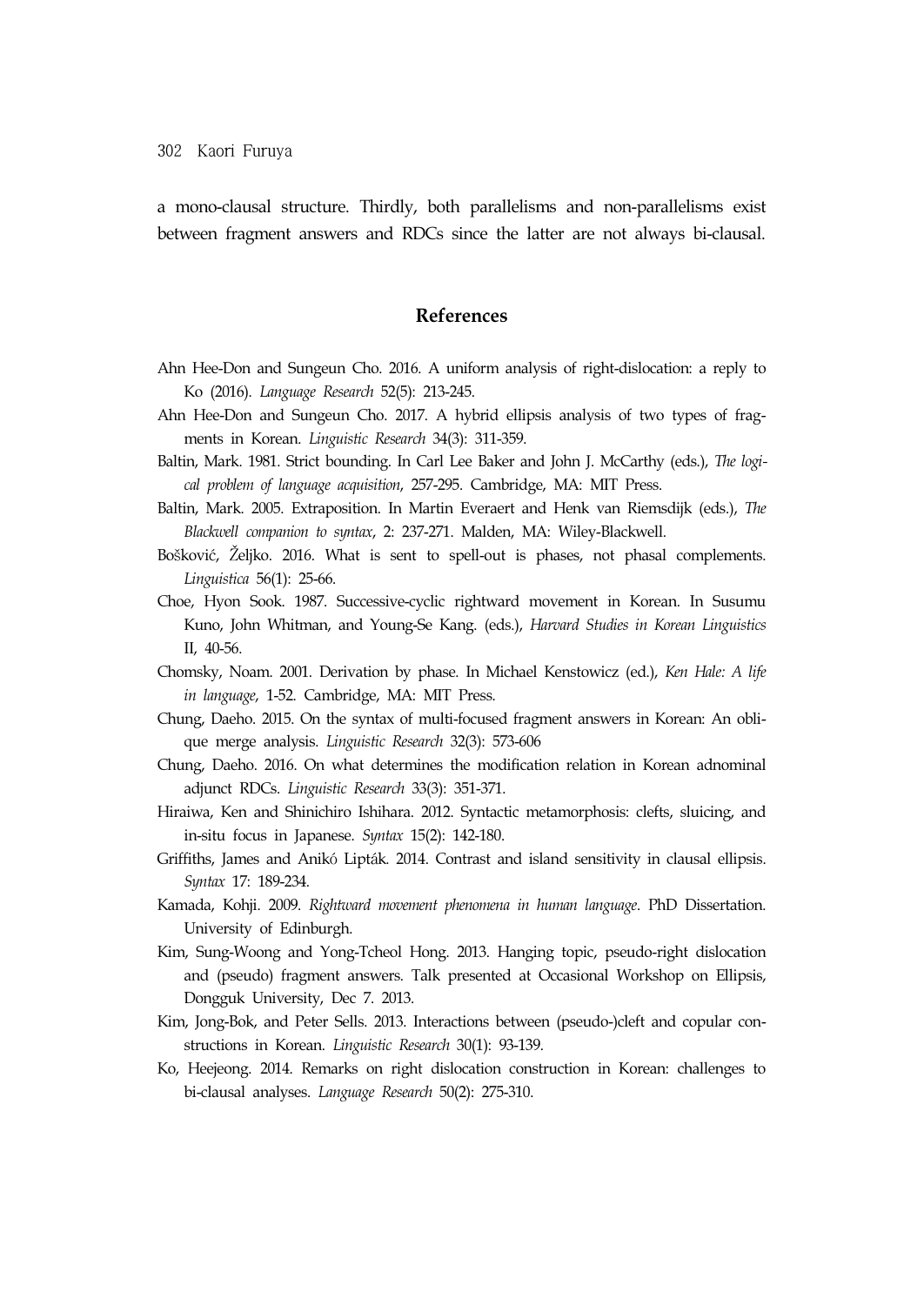- Ko, Heejeong. 2015. Two ways to the right: A hybrid approach to right dislocation in Korean. *Language Research* 51(1): 3-40.
- Ko, Heejeong. 2016. Gapless right-dislocation: the role of overt correlates. *Language Research* 52: 3-32.
- Kuno, Susumu. 1978. *Danwa-no Bunpo* [Grammar of discourse], Tokyo: Taishukan Shoten.
- Lee, Chung-Hoon. 2013. Why are WH-afterthoughts impossible? [written in Korean]. *Studies in Modern Grammar* 72: 105-119.
- Lee, Jeong-Shik. 2017 A resumption strategy for gapless multiple right dislocation. *Language Research* 53(1): 23-58.
- Lee, Soohwan and Doowon Lee. 2017. Inalienable possession construction and passive markers inducing an idiomatic meaning. *Linguistic Research* 34(3): 239-272.
- Lee Soohwan and Doowon Lee. 2018. Repetitive right-dislocation construction and repetitive fragments: with reference to verbal idioms in Korean. *The Journal of Human Studies* 45: 101-120.
- Mahajan, Anoop. 1997. Rightward scrambling. In Dorothee Beermann, David LeBlanc, and Henk van Riemsdijk (eds.), *Rightward movement*, 185-213. Amsterdam: John Benjamins.
- Manetta, Emily. 2012. Reconsidering rightward scrambling: postverbal constituents in Hindi-Urdu. *Linguistics Inquiry* 43(1): 43-74.
- Merchant, Jason. 2001. *The syntax of silence: sluicing, islands, and the theory of ellipsis*. Oxford and New York: Oxford University Press.
- Ott, Dennis and Mark de Vries. 2015. Right-dislocation as deletion. *Natural Language and Linguistic Theory* 34(2): 641-690.
- Park, Bun-Sik and Hyosik Kim. 2016. Case-drop, left-branch extraction and multiplicity in the right-dislocation construction. *Linguistic Research* 33(2): 259-297.
- Park, Myung-Kwan and Sun-Woong Kim. 2009. The syntax of afterthoughts in Korean: move and delete. *The Linguistic Association of Korea Journal* 17(4): 25-53.
- Ross, John. Robert. 1969. Guess who. In Robert Binnick, Alice Davison, Georgia Green, and Jerry Morgan (eds.), Papers from the 5<sup>th</sup> regional meeting of the Chicago linguistic society, 252-286. Chicago: Chicago Linguistic Society, University of Chicago.
- Ross, John. Robert. 1986. *Infinite syntax*. Norwood: Ablex Publishing.
- Sakamoto, Yuta. 2016. Phase and argument ellipsis in Japanese. *Journal of East Asian Linguistics* 25: 243-274.
- Saito, Mamoru. 2007. Notes on East Asian argument ellipsis. *Language Research* 43: 203-227.
- Shimojo, Mitsuaki. 1995 *Focus structure and morphosyntax in Japanese: wa and ga, and word order flexibility*. PhD Dissertation. State University of New York at Buffalo.
- Simpson, Andrew and Arunima Choudhury. 2015. The non-uniform syntax of postverbal elements in SOV Languages: Hindi, Bangla, and the rightward scrambling debate. *Linguistic Inquiry* 46(3): 533-551.